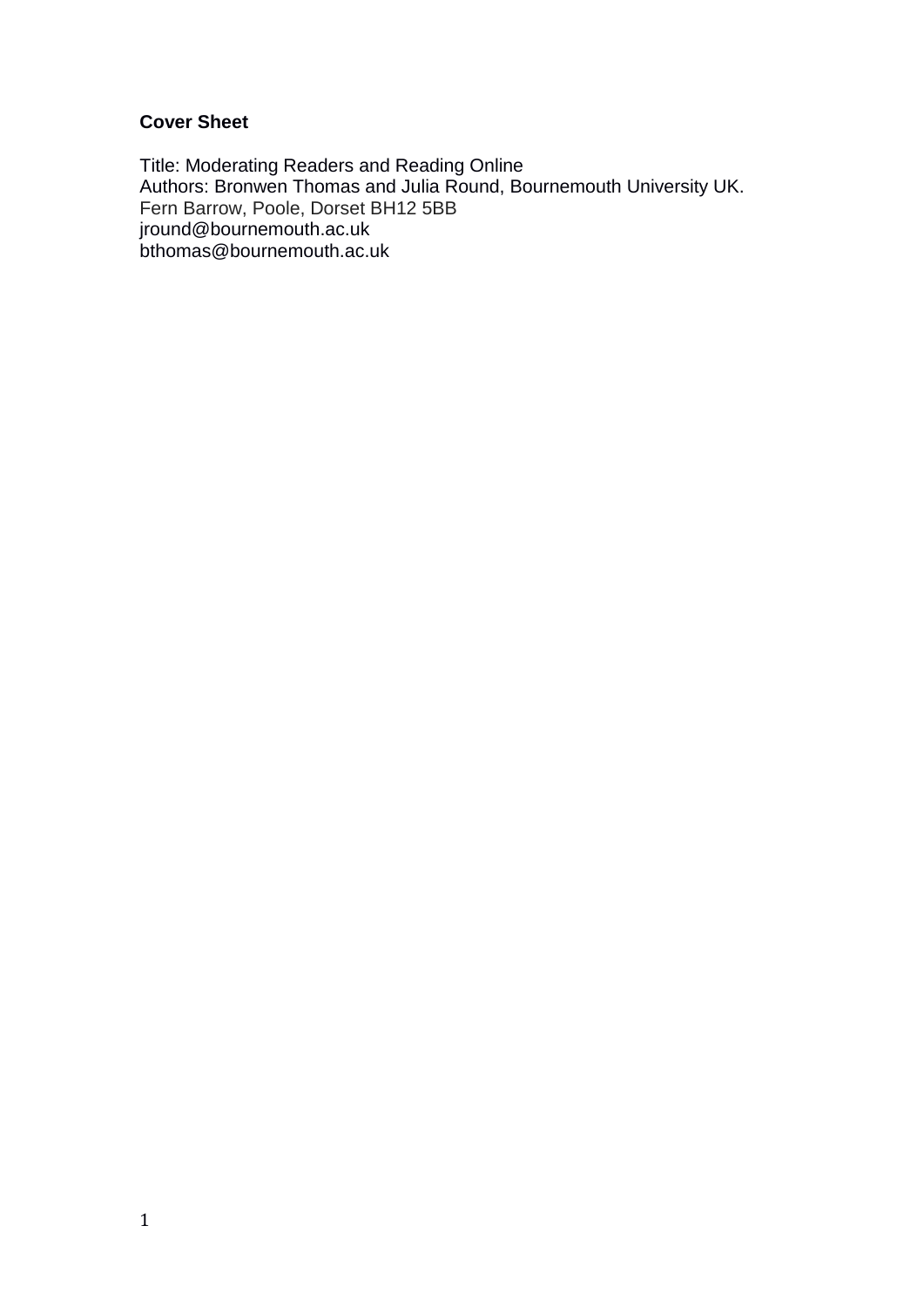## **Abstract**

Despite the proliferation of online forums for the discussion of literary texts, very little has been written to date on the management of these spaces and how this helps frame the kinds of discussion and interpretative work that take place. This article draws on a series of interviews with moderators of online book-related sites, alongside close analysis of online interactions between moderators and users to consider issues of authority, hierarchy, power and control, asking how these act to structure or facilitate acts of interpretation taking place online.

We begin by outlining the moderator's role before conducting a brief review of existing scholarship on offline reading groups and online communities, to identify how social infrastructures are established and negotiated. The main body of the article draws upon interviews with moderators of two online literary forums - The Republic of Pemberley and *The Guardian*'s online Reading Group – to explore the ways in which each of the respective moderators frames his or her role. This is accompanied by an in-depth exploration of how the forms of interpretation we find on the two sites are shaped and directed by the moderators. The article concludes by reflecting upon some of the issues raised by this study and its methodology, particularly with regards to digital dualism and the blurring of the boundaries between the public and the private in online spaces.

## **Keywords**

Moderators; interpretation; interpretive communities; social reading; reading formations; digital dualism; internet studies

## **Acknowledgements**

The authors would like to thank Myretta Roberts and Sam Jordison for their wit and insight in responding to our questions. This work was supported by the Arts and Humanities Research Council [grant numbers AH/J012696/1 and AH/K005774/1]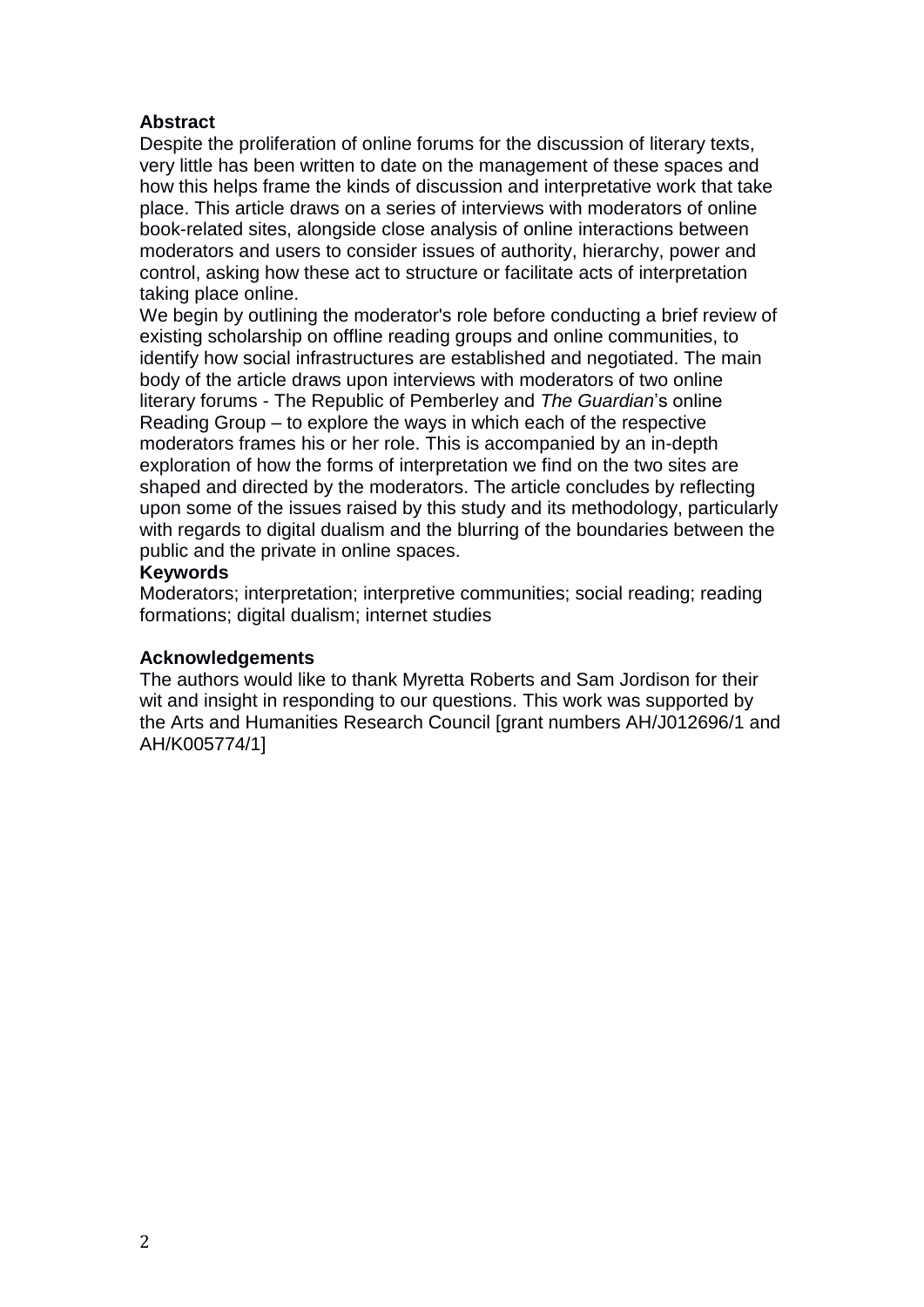#### Moderating Readers and Reading Online

#### 1. Background to the Study

In 2012, as part of our project Researching Readers Online, we contacted moderators and administrators of over 20 online forums and book groups to seek permission to circulate details of an online survey we were conducting into users of these communities. The response was very varied: some moderators were helpful and enthusiastic, while others treated us with suspicion and even barred us from their forums. This prompted an interest in the role of these individuals, which has attracted little scholarly attention to date, so we interviewed several moderators via email. We wanted to find out more about the people behind the sites we were researching and to hear from them about their experiences of managing discussions rather than rely solely on the textual traces they left behind. We also wanted to see if their perception of their role matched how we 'read' the communities we were observing. This is especially important when conducting digital ethnographic research as so much of the activity that takes place may not be visible to the observer, for example the removal of posts or the banning of participants. Online discussion spaces are often assumed to be non-hierarchical and anonymous: we wanted to challenge these assumptions and draw attention to the invisible processes that guide such discussions.

In 2014, for our second project [\(www.digitalreadingnetwork.com\)](http://www.digitalreadingnetwork.com/), we followed up our initial research with two semi-structured online video interviews (via Skype): one with Myretta Roberts, co-founder of the Jane Austen site The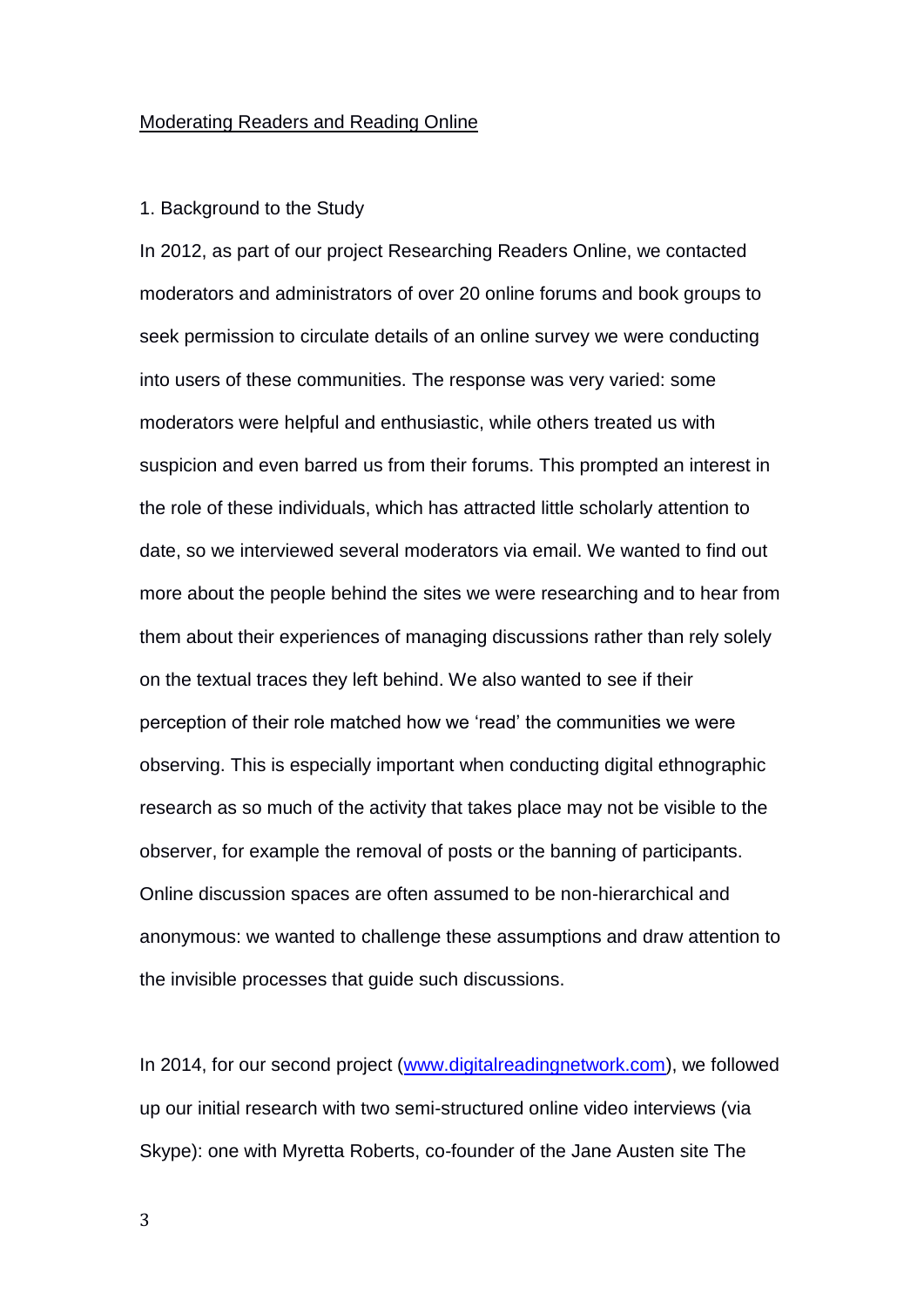Republic of Pemberley, and the other with Sam Jordison, who runs the UK newspaper *The Guardian*'s online Reading Group. These sites were chosen on the basis that they seemed to offer different styles of moderation and interpretive practices. Interview questions were based on topics suggested by members of our research network and focused on the power moderators had to control discussions, how they established group norms and facilitated participation. These interviews, supported by textual analysis of the differing styles of moderation and discussion taking place on the two sites, form the basis for this study. This mixed methods approach replicates previous studies of reading as a social practice (e.g. Fuller and Rehberg Sedo, 2013) and is informed by debates about the ethics and protocols of researching online communities. Our aim is to explore the extent to which interpretation in the age of the internet replicates practices and value systems more familiar from offline contexts such as face-to-face reading groups or classrooms, particularly as regards how leaders or authority figures shape and influence responses.

Studies of ethics and good practice in internet and fan studies (e.g. Whiteman, 2007; Kozinets, 2010) stress the importance of engaging with users rather than treating them as data, and of foregrounding the relationship between researchers and the communities they study. In our analysis, the anonymity of users has been preserved, but the moderators and the communities they manage are named (with permission); not only to provide context for the discussion, but also to acknowledge our relationship with them, built over the course of several years.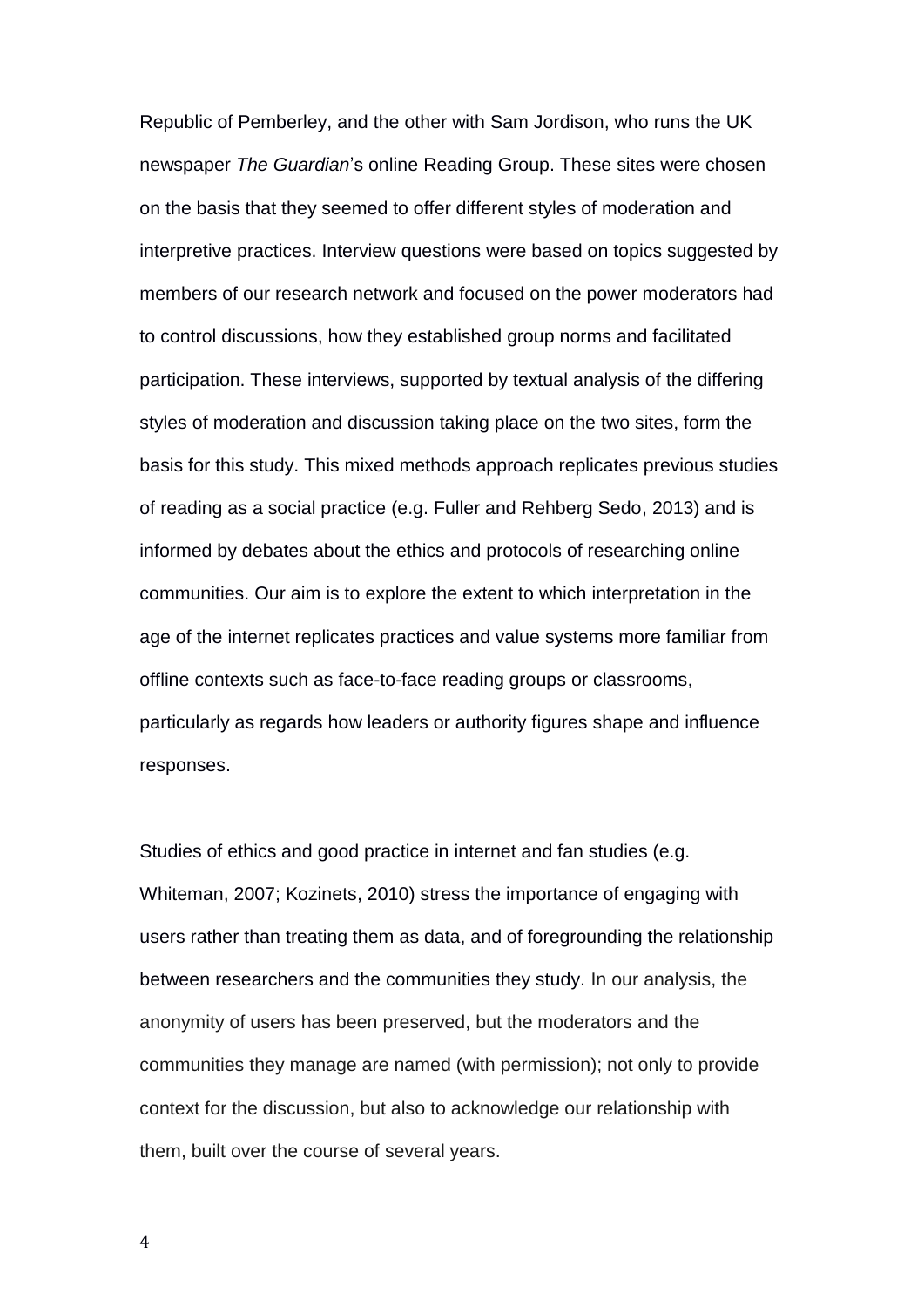#### 2. What do Moderators Do?

The role and nomenclature of the moderator (often referred to familiarly by users as 'mods') varies greatly from site to site. In a recent article, Grimmelmann (2015: 47) defines moderation as 'the governance mechanisms that structure participation in a community to facilitate cooperation and prevent abuse', using Wikipedia and Reddit as two of his case studies. Grimmelmann identifies moderation practices such as excluding users, filtering and formatting content, and discusses the role of mods as norm-setters. However, he concludes that while moderation is necessary, it is also complex and 'messy'.

For some of the sites we contacted in 2012, the moderator is primarily a technical facilitator, but most of the individuals we spoke to are active participants in discussions whose enthusiasm for their reading (of world literature, crime fiction, etc) is the reason for their involvement. In some instances we had to dig deep to uncover who was managing discussions, whereas in others the mods were visible presences welcoming and guiding visitors as soon as they entered the site. The mods we interviewed tended to downplay their roles, saying that the most common problems they faced were with 'spam' (i.e. posting of links to external sites by advertisers). They also reported that over time the communities tended to self-manage and reach a 'golden mean' (Dweller in Darkness, email interview).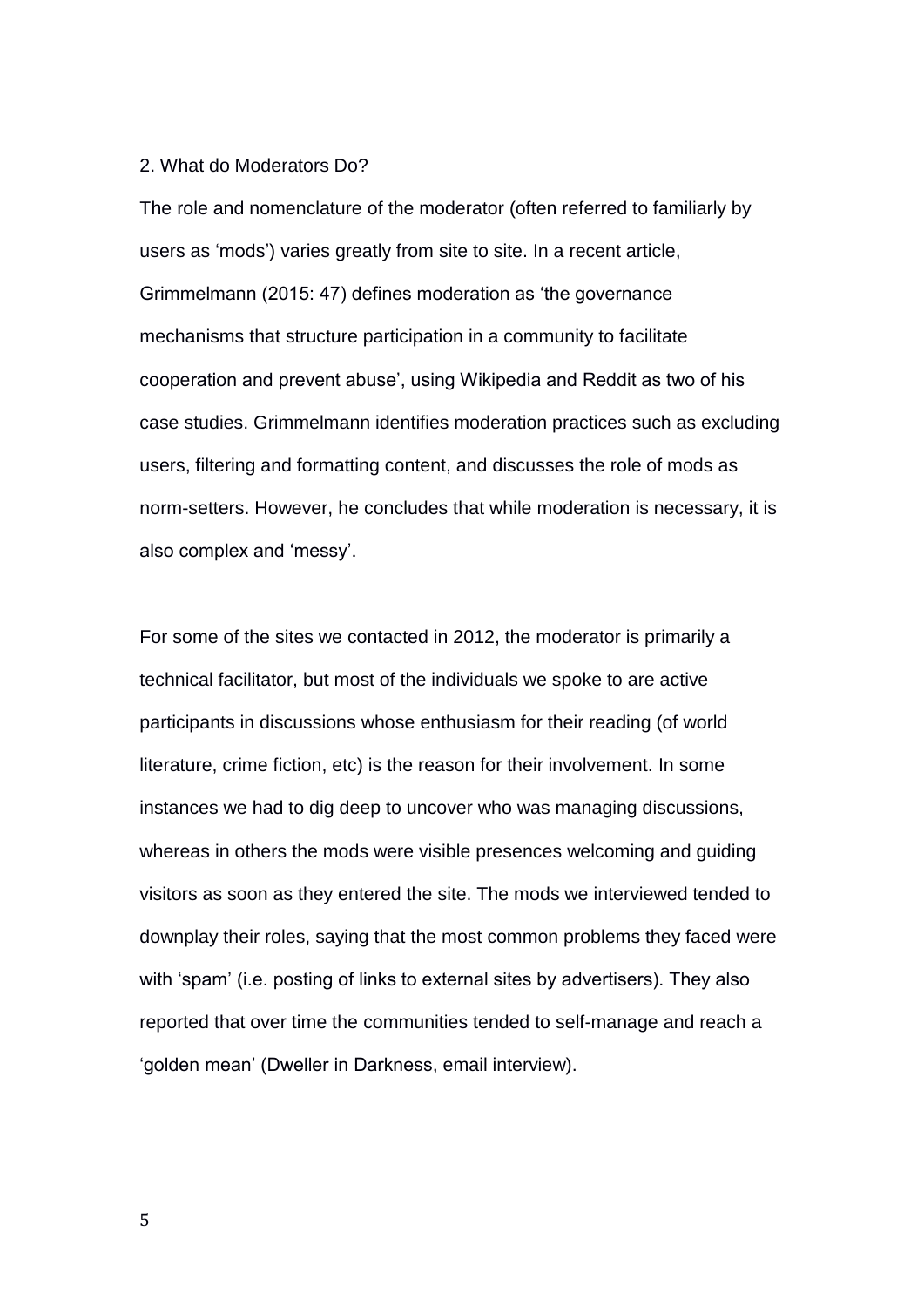As well as being involved in the setting up of the website and managing its day-to-day running, the mods we studied initiate topics, curate discussions and mediate disputes. They also act as energisers, intervening to resuscitate flagging threads, and are often treated as experts or authority figures by other users. Mods perform an important role liaising between users and those outside the community, for example protecting them from trolling (abusive and intentionally disruptive behaviour), unsolicited marketing and data mining (the harvesting of information by third parties, especially for commercial purposes). Mods may therefore be perceived and addressed as friends or guardian figures, helping to create and sustain community spirit, and to set the tone for discussions through their initial framing work (posting rules, FAQs etc) and ongoing interventions.

It is this role of the moderator in shaping and steering the interpretation of literary texts that is the main focus of this article. While there are inevitable overlaps with the role mods play in shaping the social dynamics of their communities, our interest is primarily in exploring the extent to which they contribute to the privileging of certain kinds of interpretation in online spaces where their 'presence' and influence may be more masked than in face-toface situations such as offline reading groups or classrooms. In order to do this, we will draw on existing studies of offline contexts that focus on the power dynamics at work where readers come together to share their interpretations of literary works.

### 3. Existing Studies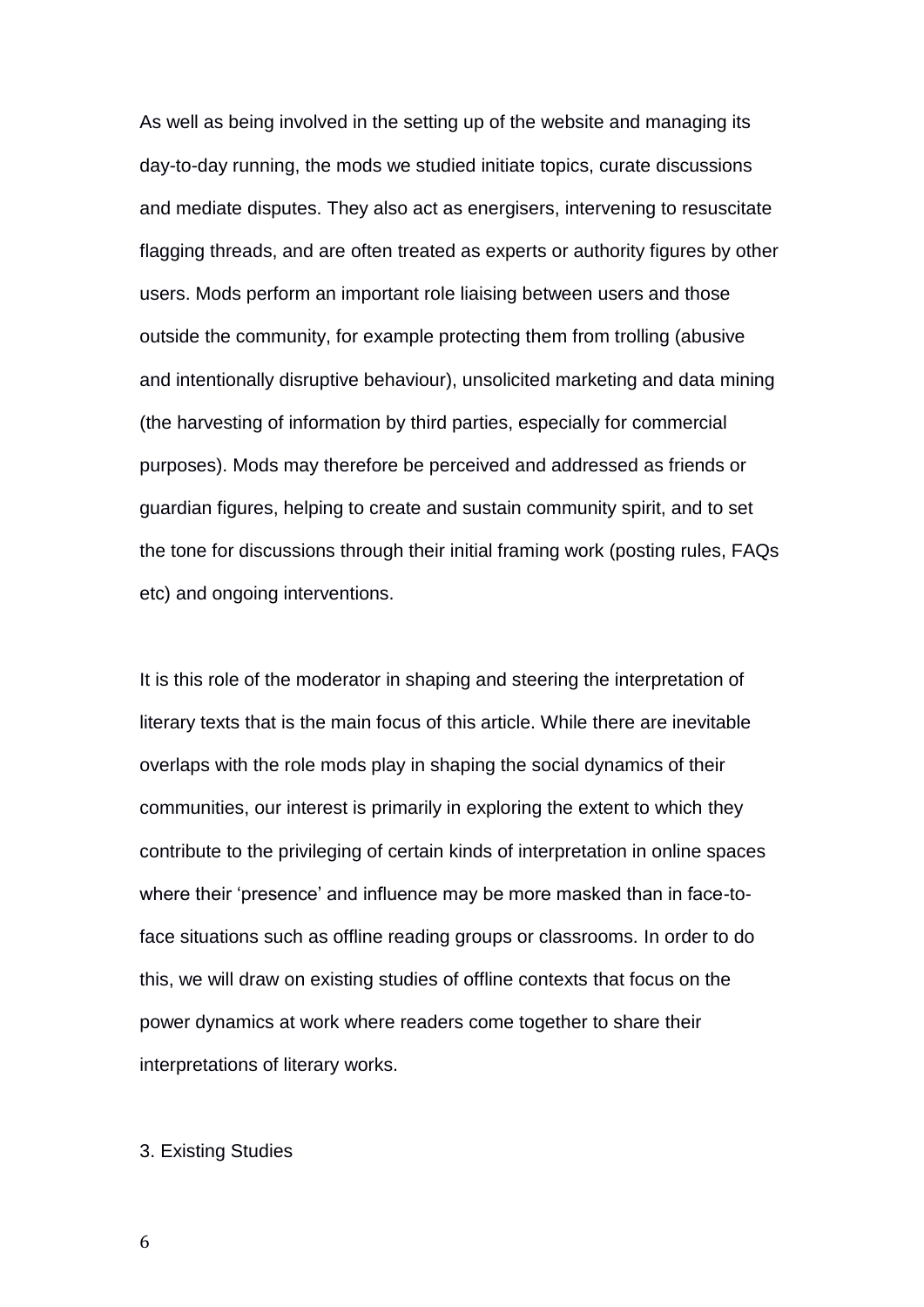Stanley Fish has provided one of the most influential theoretical frameworks for understanding how literary texts are discussed and evaluated within specific 'interpretive communities'. Fish argued that critics should see interpretation as socially constructed, shaped by 'canons of acceptability' (1980: 349) according to which some readings are held to be 'wrong' (he gives the example of reading Blake's 'The Tyger' as an allegory of digestive discomfort). Interpretation according to this view is not a simple process, nor is it monolithic or stable. Instead it is composed of powerful sets of practices that are 'continually transformed' (1990: 153), for example by filling gaps left by former readings or responding to new social norms.

The idea that interpretation is socially constructed also underpins the idea of 'reading formations', influential in media and cultural studies. Bennett and Woollacott define a reading formation as 'the product of definite social and ideological relations of reading composed, in the main, of those apparatuses – schools, the press, critical reviews, fanzines – within and between which the socially dominant forms for the superintendence of meaning are both constructed and contested' (1987: 64-5). Such reading formations have been linked to the emergence of so-called 'executive fans', who adopt positions of authority in fan clubs and magazines and who superintend the reading of others (Tulloch and Jenkins, 1995). In many ways they are the precursors of the online mods, exemplifying how authority and power emerge gradually from within communities, rather than being imposed from outside.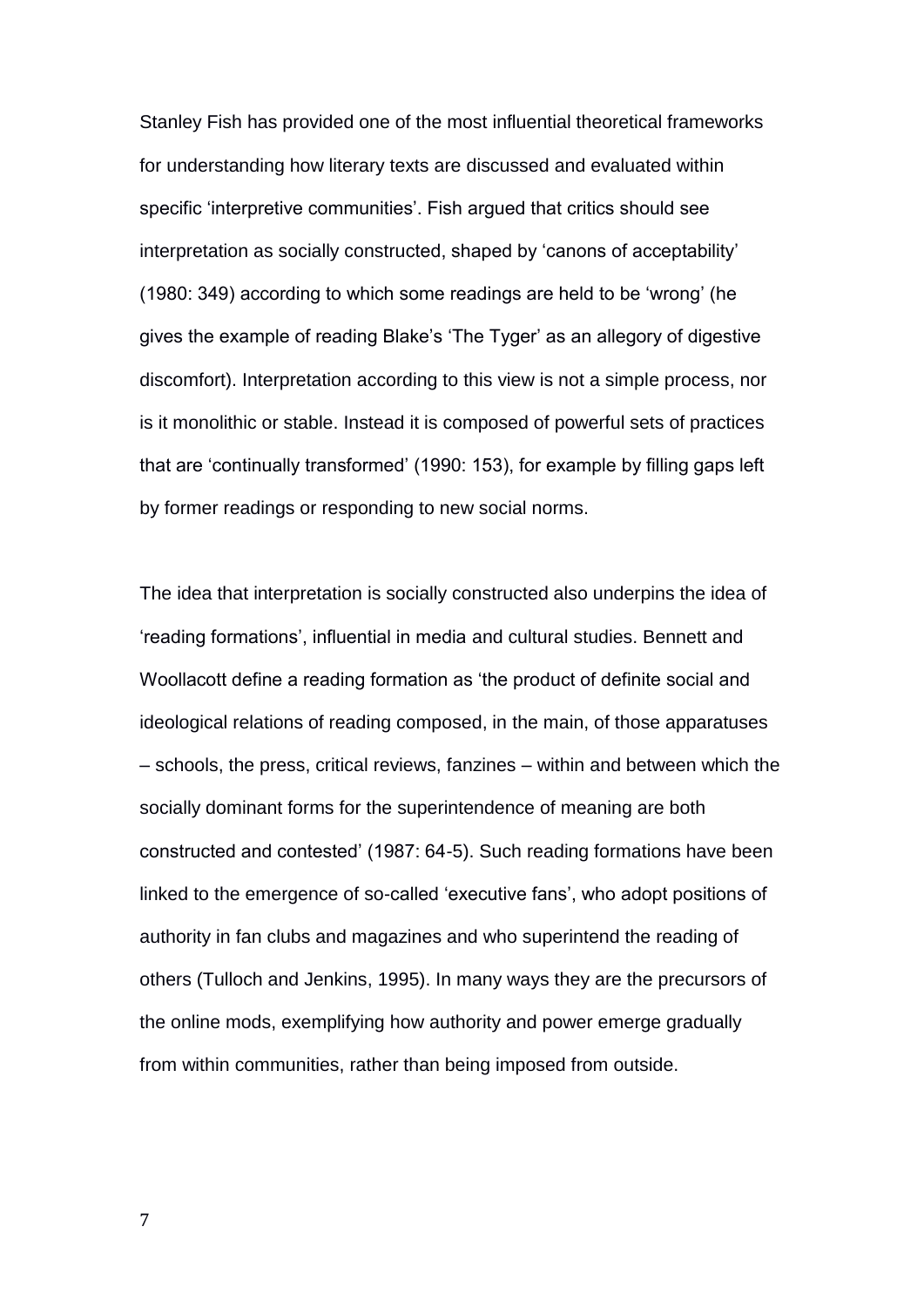As noted above, few scholarly studies focus exclusively on the role of the moderator. In internet and fan studies, the role may be discussed in relation to how order or decorum is maintained in online discourse (Whiteman, 2007). Yet while increasing attention is being paid to the tensions that emerge in online communities of readers or fans (Johnson, 2007), the focus remains mainly on relations between users rather than on the management of those communities. Some attention has been paid to the functions and visibility of mods (Whiteman, 2007; Grimmelmann, 2015) as well as to the ways in which moderation is centralised or distributed (Fister, 2005; Grimmelmann, 2015). There has been much less emphasis on how mods interact and deal with forum users, or how they influence and shape the direction that discussion takes.

Analyses of the group dynamics of offline reading spaces have drawn attention to how book or topic selection can result in complex issues of power and control. Boyarin (1993: 191) notes the social infrastructure that underlies reading processes from their very beginning (as we are taught to read by another) and argues that 'informal processes of social control' (1993: 204) guide the selection of books and direction of discussion in both academic and non-academic spaces. Meanwhile, more specifically dealing with leadership and management issues, Daniels (2002: 220) found that in school reading circles 'teacher ego' often drives the discussion, resulting in a reluctance to 'let go' and allow the group to find its own direction. Daniels also stresses that, even when student-led, reading circles require a large degree of invisible 'meddling' (79) to be successful, for example ensuring that participants and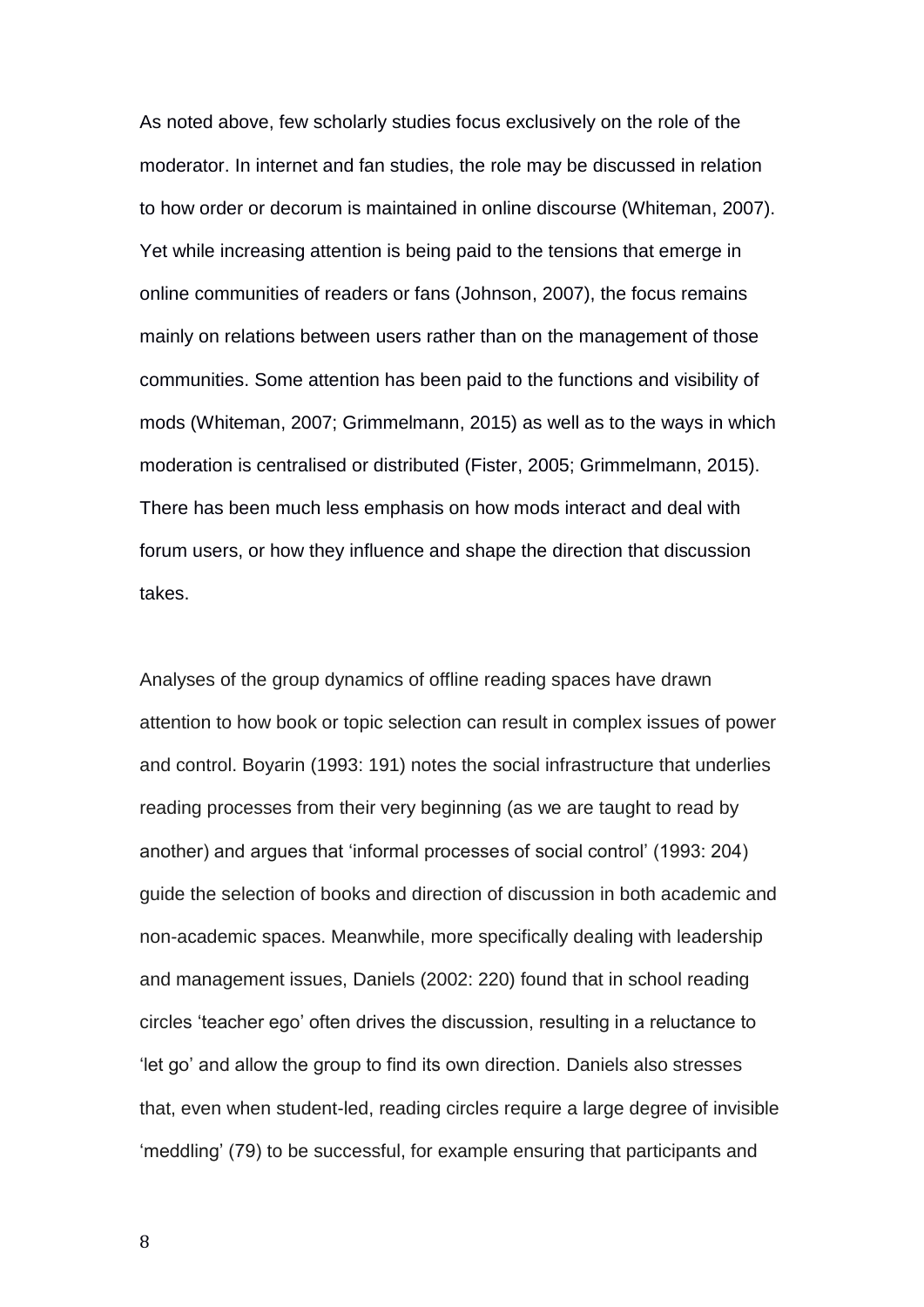books are well-matched.

At their most extreme, informal social measures may be used to silence members. Boyarin (1993) cites an incident where a book club member suggested the group next read a Shirley Maclaine book – the suggestion was never acknowledged or commented upon by the other members. Similar scenarios are noted by Long (1986: 601) and Allington (2011: 141), supporting Boyarin's conclusion that such groups fall significantly short of Habermas's (1990) 'ideal speech situation' (where communication is free of coercive influences and all participate equally). Rather than being egalitarian groups using discussion to reflect on presuppositions underlying society, Boyarin (1993: 205) argues that offline reading groups are heavily structured in accordance with their own limited framing social background (typically heterogeneous upper/middle class). Other studies of offline book clubs have also focused on the power relations between participants in conversations about reading (Whiteley, 2011; Peplow, 2011), with some paying attention to how authority figures emerge from within groups over time (Hartley, 2001).

More explicitly dealing with how interpretation is shaped and directed by leader figures, Allington's (2012) study of classroom interactions showed that university tutors of varying levels of seniority used different tactics to guide student responses to set texts. While lower status tutors were more 'democratic' and prone to 'interpretive fence sitting' (Allington, 2012: 219), 'autocratic' teachers reformulated students' contributions and instructed them to find 'evidence' for their interpretations. Both directed students towards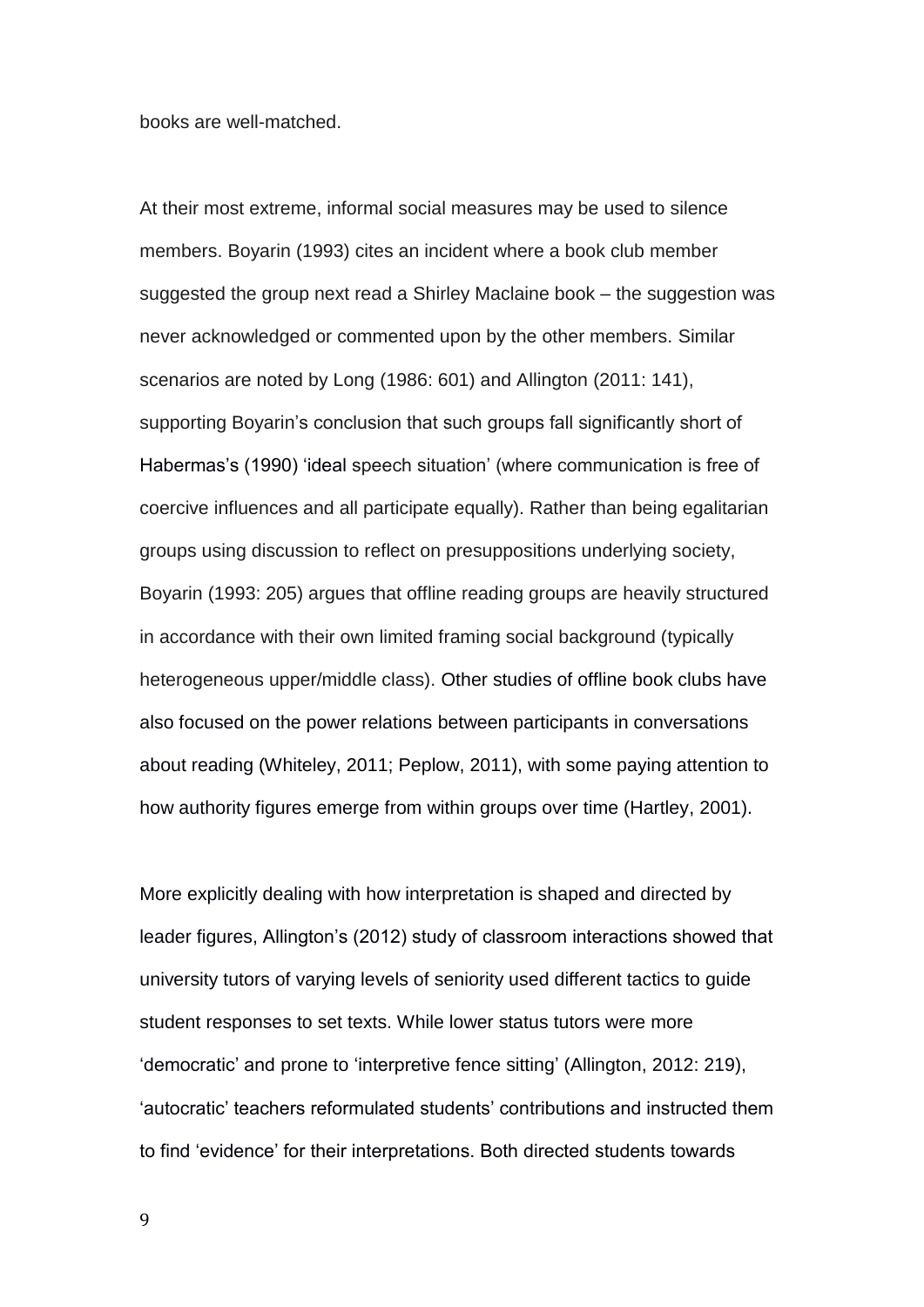formal features of the texts under study, and encouraged students to link their readings to theory and to existing criticism. While Allington found evidence of resistance to the ways in which interpretation was directed, this was often deflected by the use of humour, which also functioned to prevent the tutor from losing face (Goffman, 1955) when challenged.

Meanwhile, Allington and Benwell (2012) have examined the 'social order' of offline book groups and how they establish their own norms, implicit values and systems of accountability. While this study focused on interactions between members rather than on leader figures, of particular relevance here is the attention paid to how responses are 'validated', ratified and taken up by the group, and how a sense of what type of response is 'right' for that particular group is established over time. The study set out to provide a situated account of the utterances of group members that contexutalised them as part of a sequence. So ratification could be found where participants expressed agreement with a previous speaker, or where a topic initiated by one speaker was continued by another. The study also showed that the interpretations offered were in part at least constructed in response to approval from other members, and that overt disagreement was avoided.

Online book clubs and forums have reignited interest in the social aspects of reading and the tension between the personal and the public that exists in acts of reading. Online reading forums may appear to negate many of the power-based issues affecting offline groups, allowing for anonymity and diverse group membership. The written medium lets discussion happen at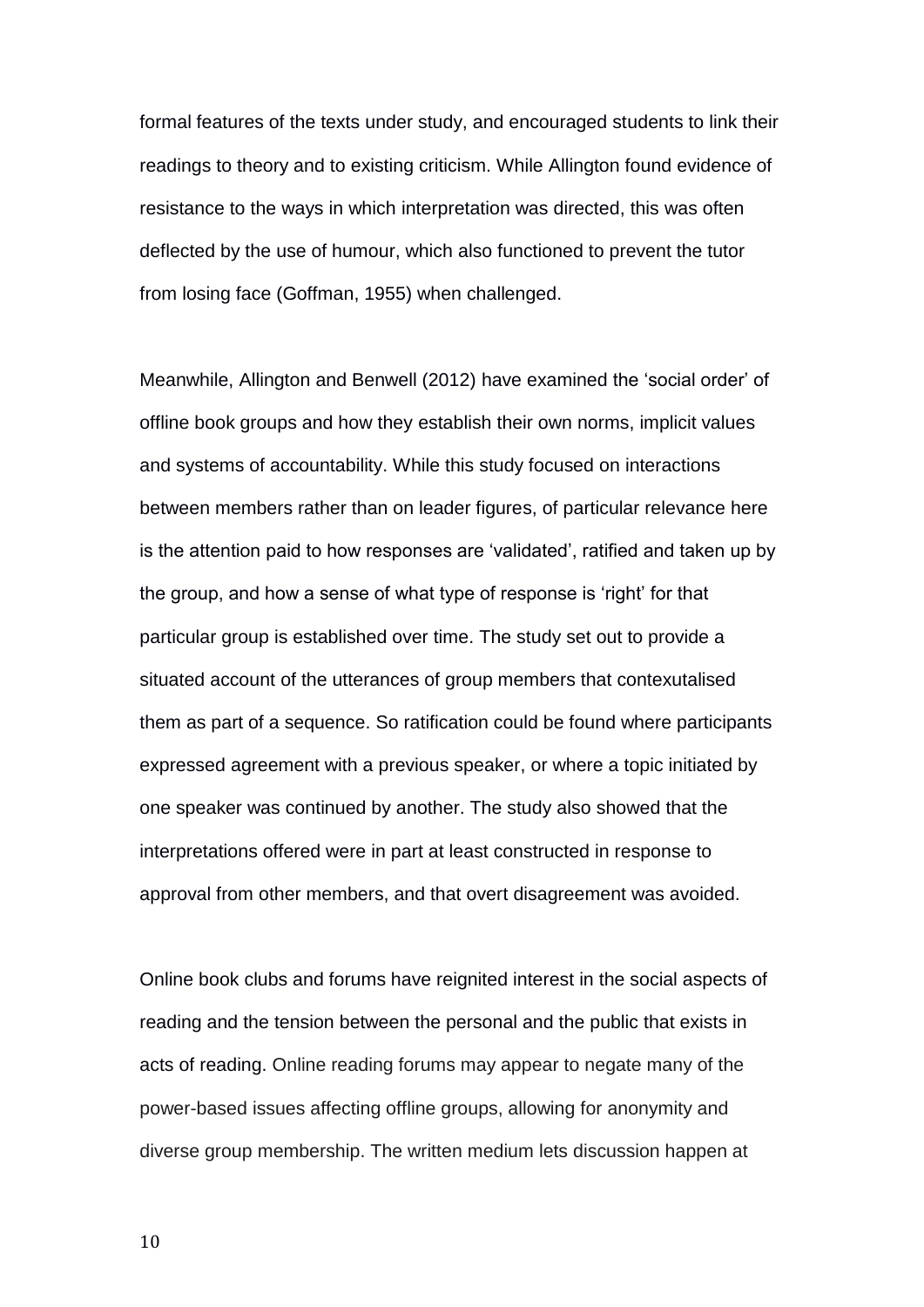members' own pace, and mods can be literally unseen and exert only minimal control. Online reading groups therefore have the potential to be democratic, diverse, and non-hierarchical.

Analysts of online communities also recognise their potential for resistance and subversion. Worth (2005) demonstrated how users of online chatrooms learning a foreign language employed varied strategies of resistance to defy instructors, including code- and language-switching. Wanner (2005) also draws attention to the ways in which users test the technical boundaries of online spaces, for example responding to messages instantly on a discussion board (designed for delayed posting of messages), thereby using it as a chat room. However, despite these efforts to test the boundaries of what is permissible, Wanner (2005) points out that many online discussions are effectively a series of stated, staged opinions, meaning that issues of hierarchy, power and authority remain. Similarly, Collins (1992: 21) has shown that the removal of indicators such as age and location is a doubleedged sword. In fact, dominance and unequal power relations exist as much online and offline: forum members use all the same strategies to assert their authority as found offline, including citing background and experience, or ignoring certain contributions.

## 4. Case studies

The following discussion provides an overview of the communities selected before analysing examples of the mods' interactions with forum users. As contributions tend to be brief, dipping in and out of discussions rather than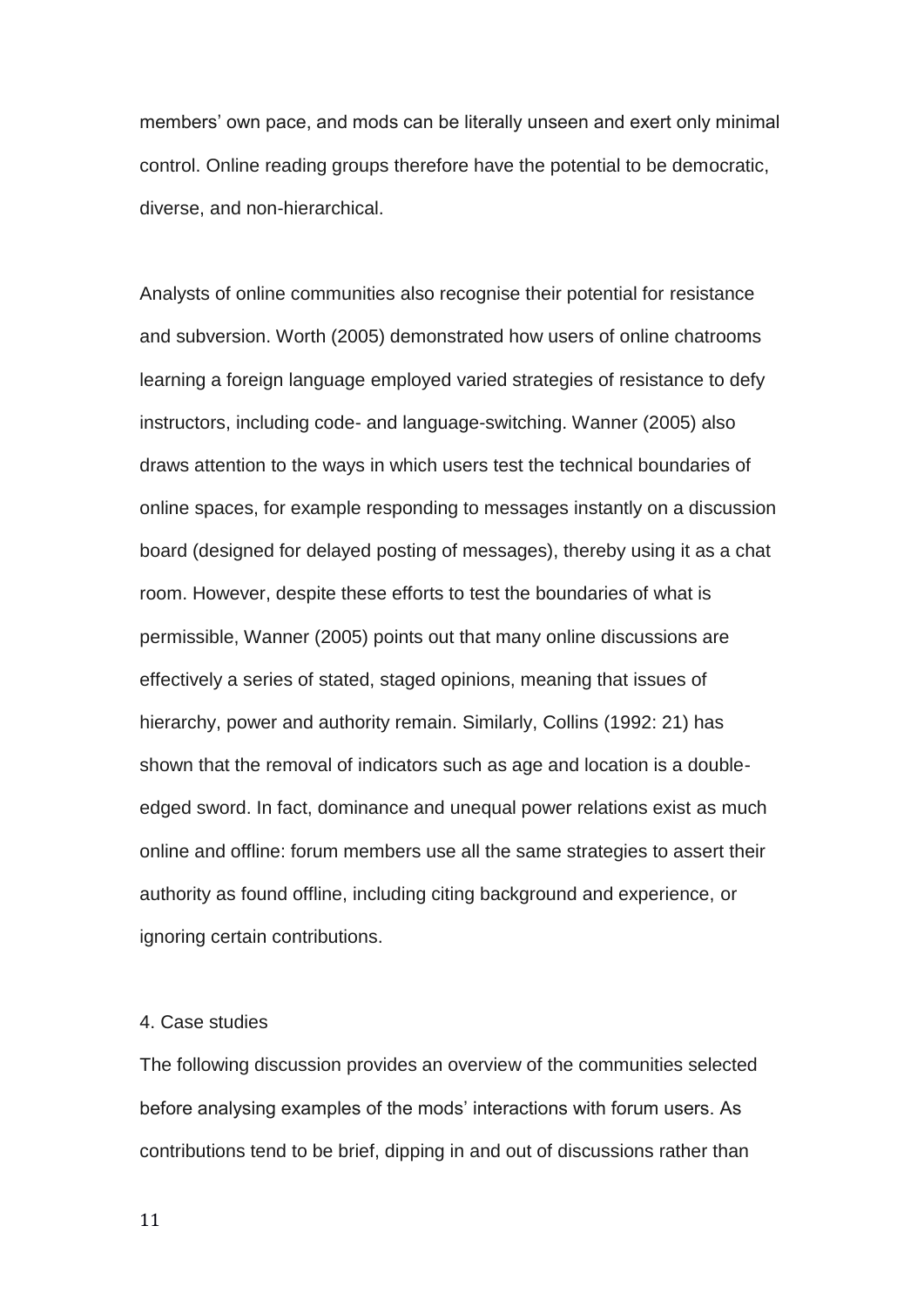engaging in prolonged debate on the same topic with the same user(s), our analysis relies on providing short illustrative quotations rather than extended extracts. Selective quotation from different threads also allows us to provide insights into the variety of styles and practices adopted by mods, and their differing relations with users. This analysis is set against the insights from our interviews with the mods, revealing the inner workings of the communities and the mods' own perceptions of their roles and influence.

## 4.1 History and Context

#### 4.1.1 The Republic of Pemberley

The Republic of Pemberley was set up in 1997 as a breakaway from the Austen-L Mailing List established in 1994 (see Thomas, 2007 and Rowberry, 2016 for more on digital public reading of Austen). According to Myretta Roberts (2014, online interview), the reason for the split was that the more 'academic' Austen-L members were not interested in discussing the 1995 BBC adaptation of *Pride and Prejudice*, and in particular Colin Firth's reinvention of the role of Mr Darcy. While the use of the term 'republic' might seem to capture this spirit of rebellion (as in the explicitly revolutionary language used in framing *The Guardian* site; see below), Myretta reflected that the main reason for choosing it was that it 'sounds better', but that 'community' with its cosier connotations was closer to how she saw the group.

Both in terms of its visual design, and aspects such as register and orthography, the website conveys the idea of the community as a quaint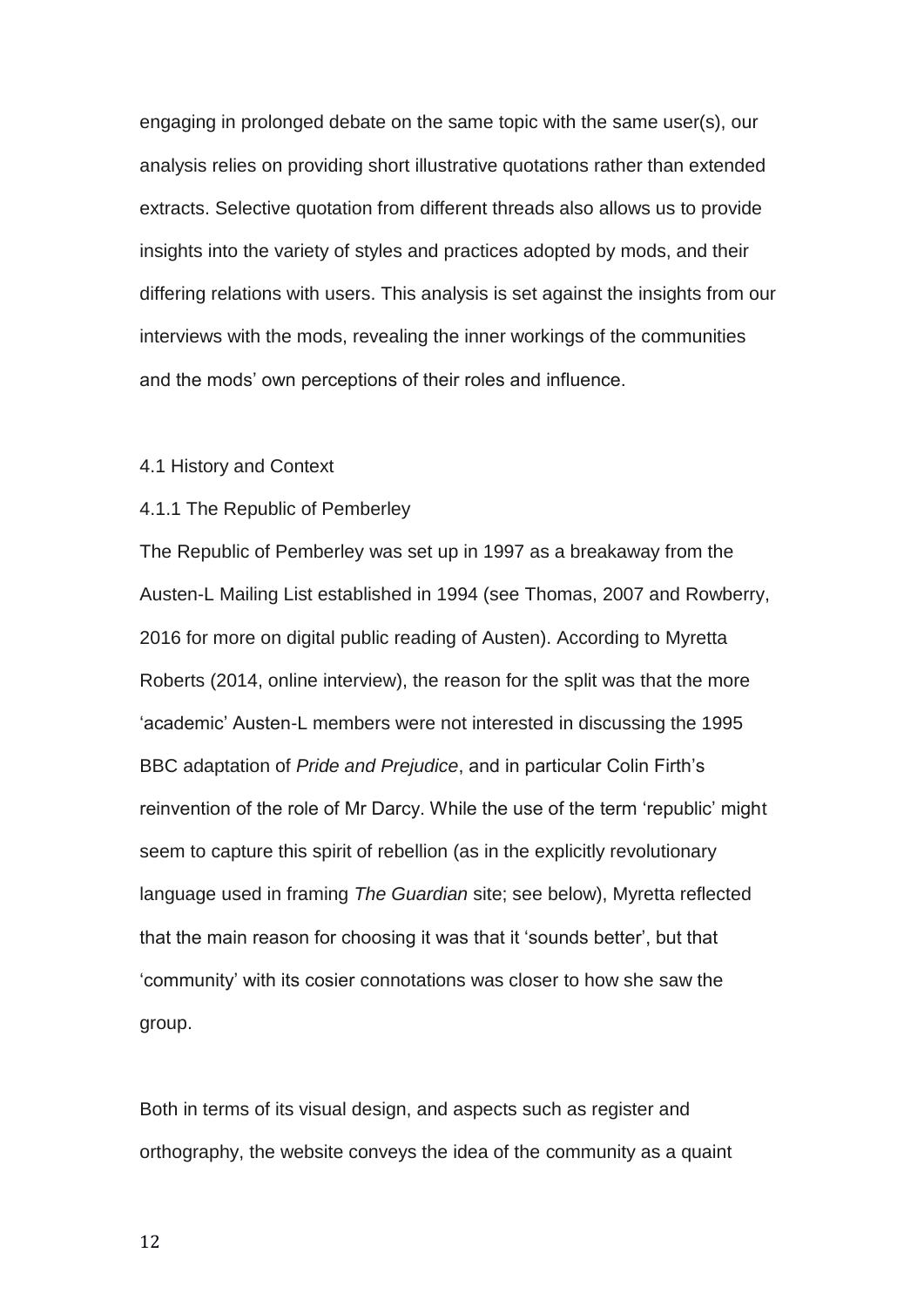village with its very own 'shoppe' and 'gazeteer'. However, this sits alongside language that seems much more autocratic than democratic (Allington, 2012), featuring directives such as 'You must be registered'. Indeed, a casual browser might be somewhat perturbed by the 'welcome' page, warning off 'weekend tourists' or idlers seeking help with homework. To register to access all areas, users must provide their (real) first names, diminishing the potential for anonymity, but giving identity to group members. Most Pemberleans use female names, and the photos and activities featured in the Meetings section also suggest a predominantly female membership. The volunteer committee is all female.

When asked about the composition of the committee, Myretta revealed that though this varied according to how busy the site was, membership was always 'By invitation' (2014, online interview). When asked about how troublemakers were dealt with, Myretta related an incident involving a 'bunch of kids' misusing the site, resulting in a decision to 'ban them all'. However, Myretta's framing of the site was overwhelmingly collegiate – she spoke throughout the interview in terms of 'we' rather than 'I'.

In discussion of one of the earlier iterations of the site, Thomas (2007) clearly missed the Austenian irony behind the invention of the 'Volunteer Committee' and the playful take on the 'Republic', which came across in interview. In the section on the site entitled 'Homework Policy', the Republic is described as a space for those 'afflicted' by an obsession with Austen to come together to discuss her work and consult the 'knowledge base'. However, members can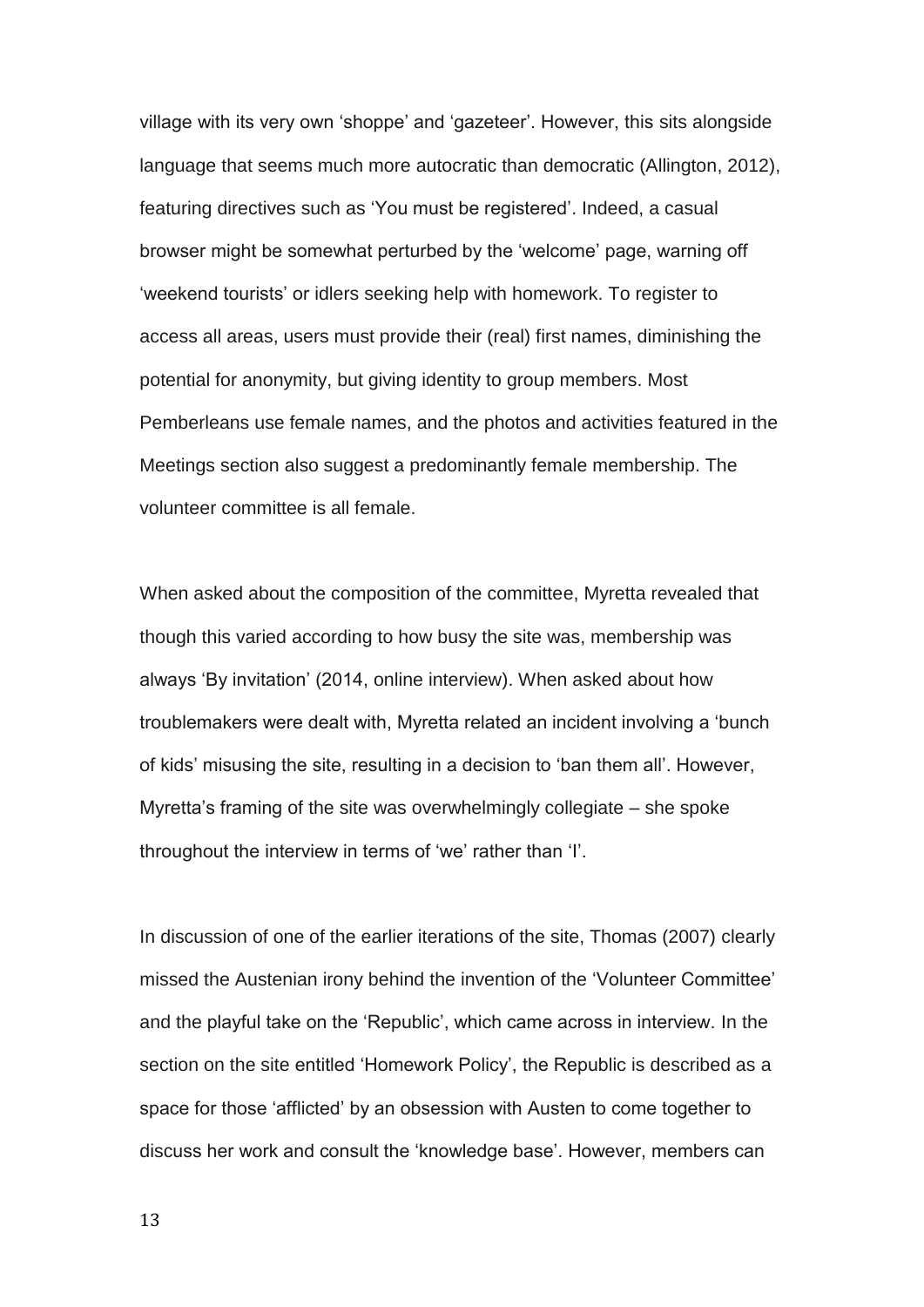also buy Austen-related memorabilia and find out about offline activities, retaining some elements of what Myretta describes as the 'fan-girl raving' (2012, email interview) that led to its establishment. The main emphasis is on sharing information about Austen rather than subjecting her life or work to critical scrutiny.

#### 4.1.2 *The Guardian* online Reading Group

This group has been running since 2011 and its 'host' is Sam Jordison, a freelance journalist and publisher. Users need a Guardian account to comment, but anyone can browse the discussions and the group has no explicit rules other than those operating for the paper's website in general, making it much more democratic than autocratic (Allington, 2012) in terms of its policies. *The Guardian* is recognised as a newspaper with liberal values, and as well as the online Reading Group it has a Book Club hosted by an English professor via a weekly column, a teen book club and a science book club. Although it is dangerous to make too many assumptions based on user names, they strongly suggest a predominantly male grouping. In the interview with Sam Jordison in 2014, we discussed how user names created certain assumptions about gender or background, with Sam revealing that 'over the years I have picked up bits and pieces', leading him to believe there were 'a few women' and several 'retired academics'. This provides a fascinating insight into the relationship between community members, straddling on- and offline identities as they speculate about the real world identities of members, but also respect their privacy and right to perform versions of themselves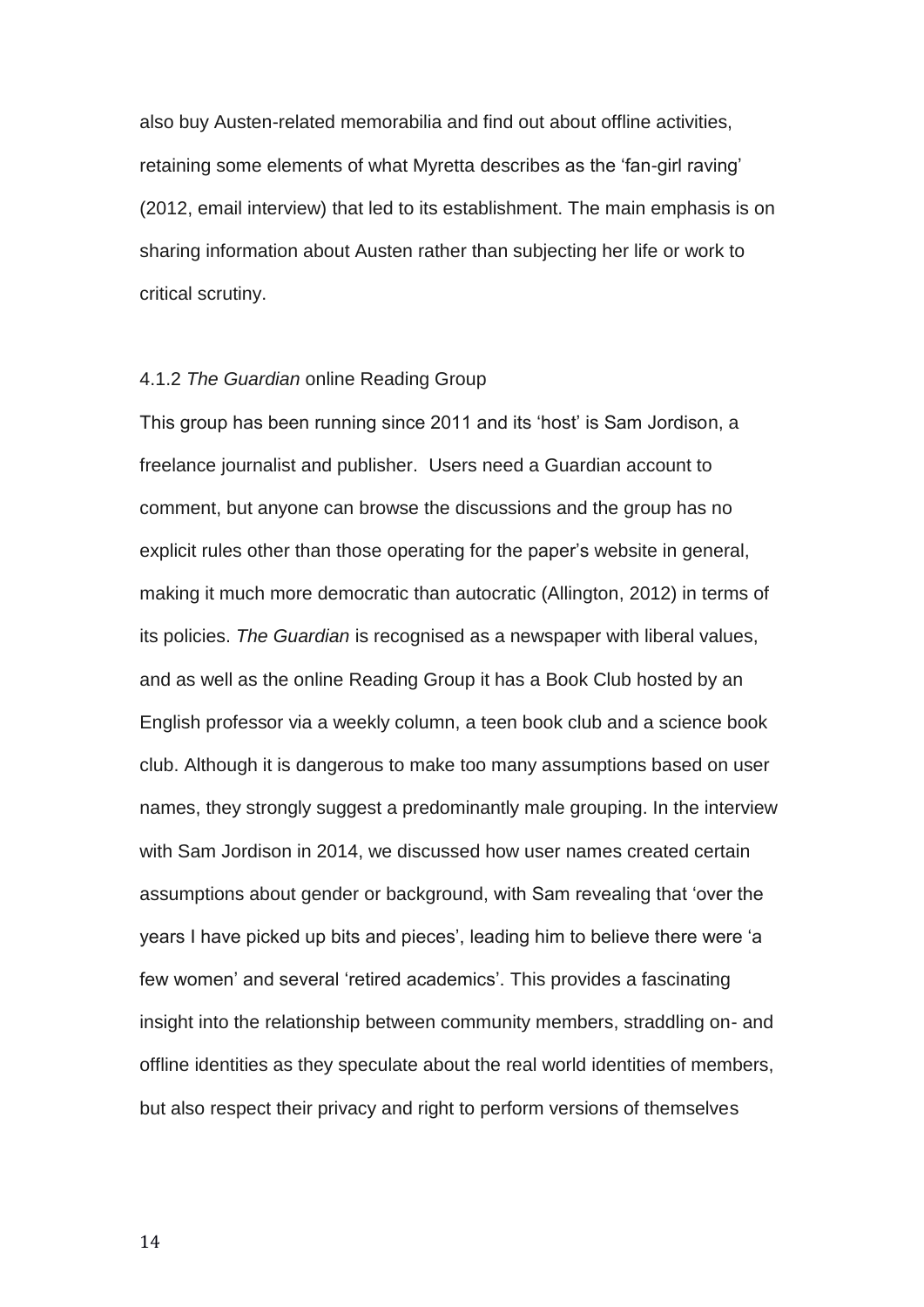online (Page, 2011). The relationship between gender and power on these forums would of course make for an interesting study of its own.

## 4.2. Forms of Reading and Interpretation

On both the Guardian and Pemberley sites, members can participate in readings of selected texts taking place within a limited time-frame, led by the moderators. An obvious difference between the two is that Pemberleans only read Austen, whereas on the Guardian site different authors are read each month. In addition, Guardian group readers predominantly reflect *back* on their reading as something that has been completed, whereas for Pemberleans the group read is much more about sharing their progress through the text step by step. Austen's pre-eminence as a writer is never in question, whereas Guardian group members are more than happy to offer their evaluations of this or that writer's worth. This appears to place Guardian discussions closer to the offline scholarly seminar as described by Allington (2012). While Pemberleans do prize knowledge about historical context such as minute details of costume, cuisine and conduct, as we shall see there is much more resistance to engaging with matters of technique and little or no reference to critical opinion. Instead, discussion often includes speculation about the life and opinions of the author, and 'off page' events, all of which has become dispreferred in most academic literary contexts since Wimsatt and Beardsley's 'The Intentional Fallacy' (1946).<sup>1</sup>

For the truly dedicated, Pemberley's Group Reads section offers the opportunity to read or reread all of Austen's novels in rotation. For the even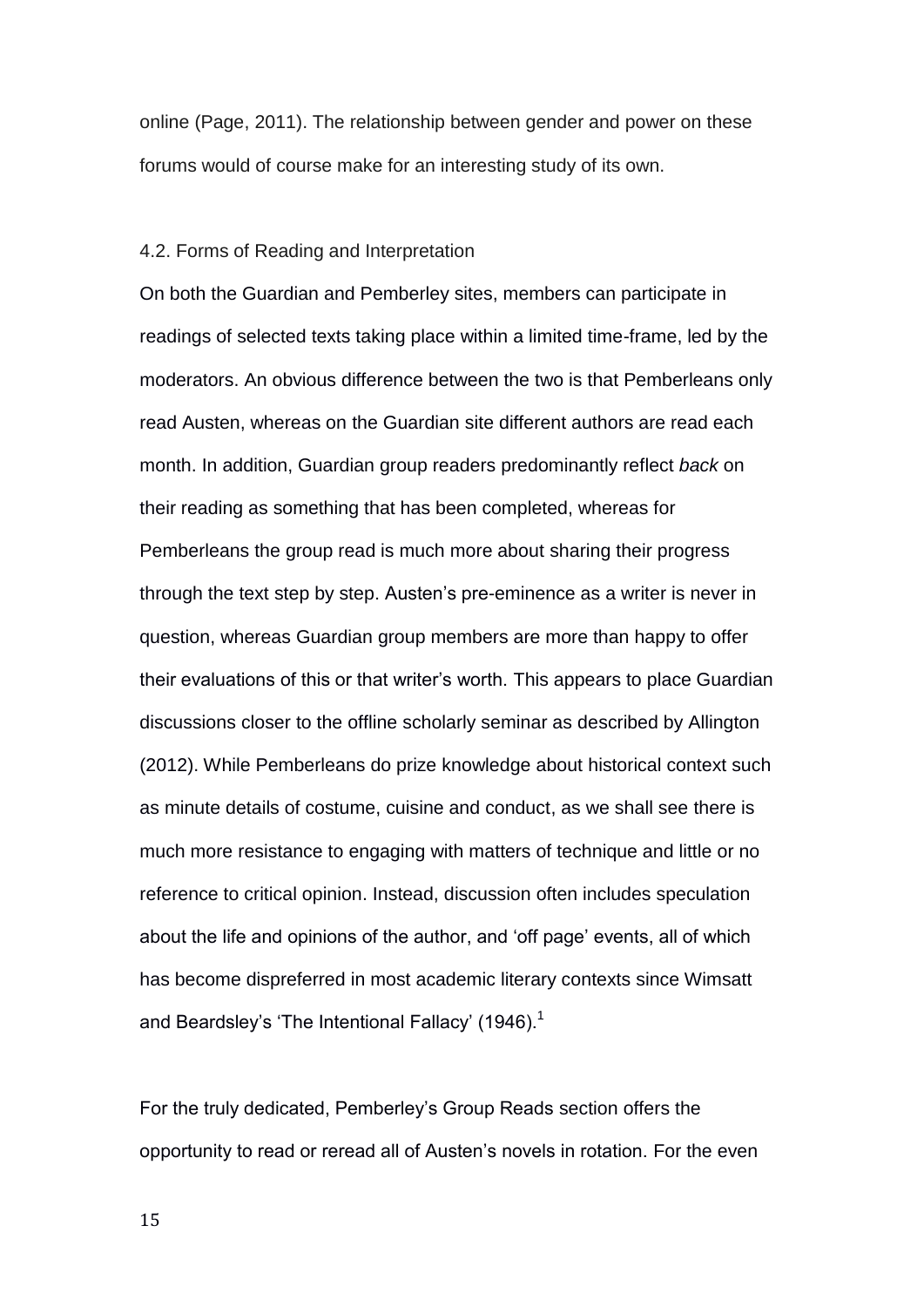more dedicated, group reads of the letters also take place, the accepted understanding being that 'the audience/participants … will be much lighter than for a novel'. This section of the site has its own rules and protocols and group reads usually begin with a reminder of these from the moderator. In particular, jumping ahead and providing spoilers is strictly prohibited. Each group read begins with the moderator welcoming participants and ends with a vote of thanks, picking out individual readers whose contributions have been enjoyed by other members.

The basic principle is that members read an agreed number of chapters and report back, picking out details they missed on previous readings, and sharing their impressions as they progress through the novel. There is an element of a game to this: when one member remarks 'I wonder what the next chapters will bring', it is evident that participants agree to pretend not to know what is going to happen next. Present tense posts ('Catherine's parents are failing miserably'; 'Colonel Foster is off the market') also help to maintain the illusion of synchronous reading. And when one moderator urges participants to 'talk about lots of things instead of debating a few', a sense of the time-bound nature of the exercise is reinforced, as well as a preference for extensive rather than intensive reading. Once again this clearly contrasts with the practices of the scholarly seminar (Allington, 2012), where tutors work to steer the discussion back to close examination of formal features or theoretical concepts.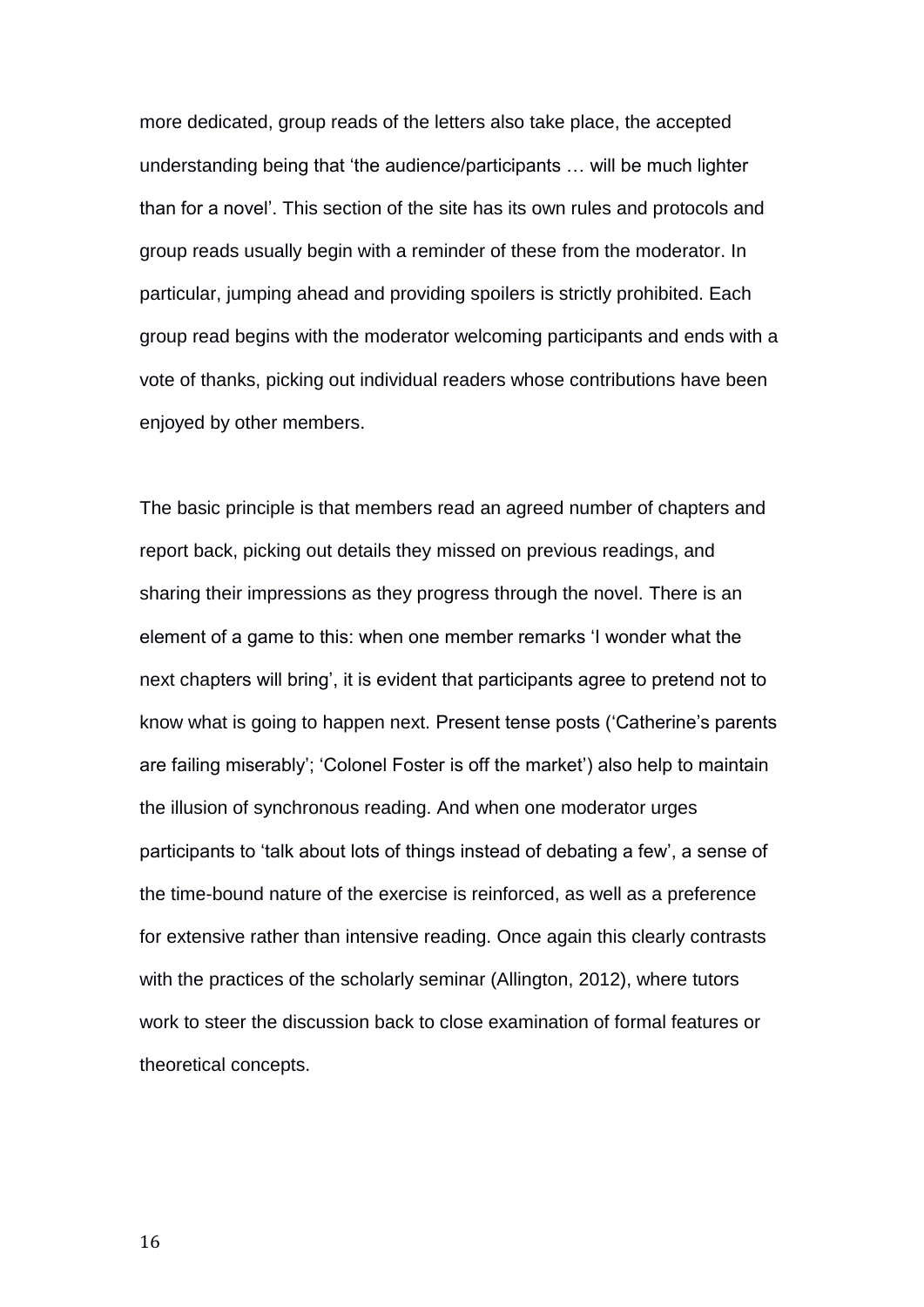Mods initiate the group reads and invite members to provide 'focus topics' for discussion. Yet how they do this varies considerably, evidenced by the linguistic style used, as well as actions taken.

### Hi Ho!

Welcome one and all to our group read! Please take a looksie through our group read guidelines and the schedule so we are all on the same page, literally and figuratively. If you have decided on a focus, let us know, but please do not feel like you have to have a focus! I usually just read for fun and pick up on things I had not noticed before.

Again, welcome, and I am glad you could join us!!

In the extract above welcoming users to a group read of *Northanger Abbey,*

the moderator uses informal and colloquial language ('Hi ho'; 'looksie') and

expresses her own preference which is to 'read for fun and pick up on things I

had not noticed before'. While she blends into the background as the group

read gets underway, it is evident that the participants echo and match her

framing of the discussion, playfully referring to her as 'madam moderator',

and putting in a request for games to accompany the reading.

Elsewhere, the moderator's language is much closer to that of the teacher:

Please quote directly from the text to support your opinions instead of making a general allusion or summation. We have a whole week to talk about around 50 pages, and we can take the time to be quite clear… Please remember that we need to agree to disagree and move on with our discussion. I don't want to stop people from discussing anything, but I also don't want to get bogged down with lots of restatements.

On the group read for *Emma* quoted above, the moderator is much more like the 'autocratic' tutors observed by Allington (2012). She reminds participants of the need to 'quote directly from the text to support your opinions', and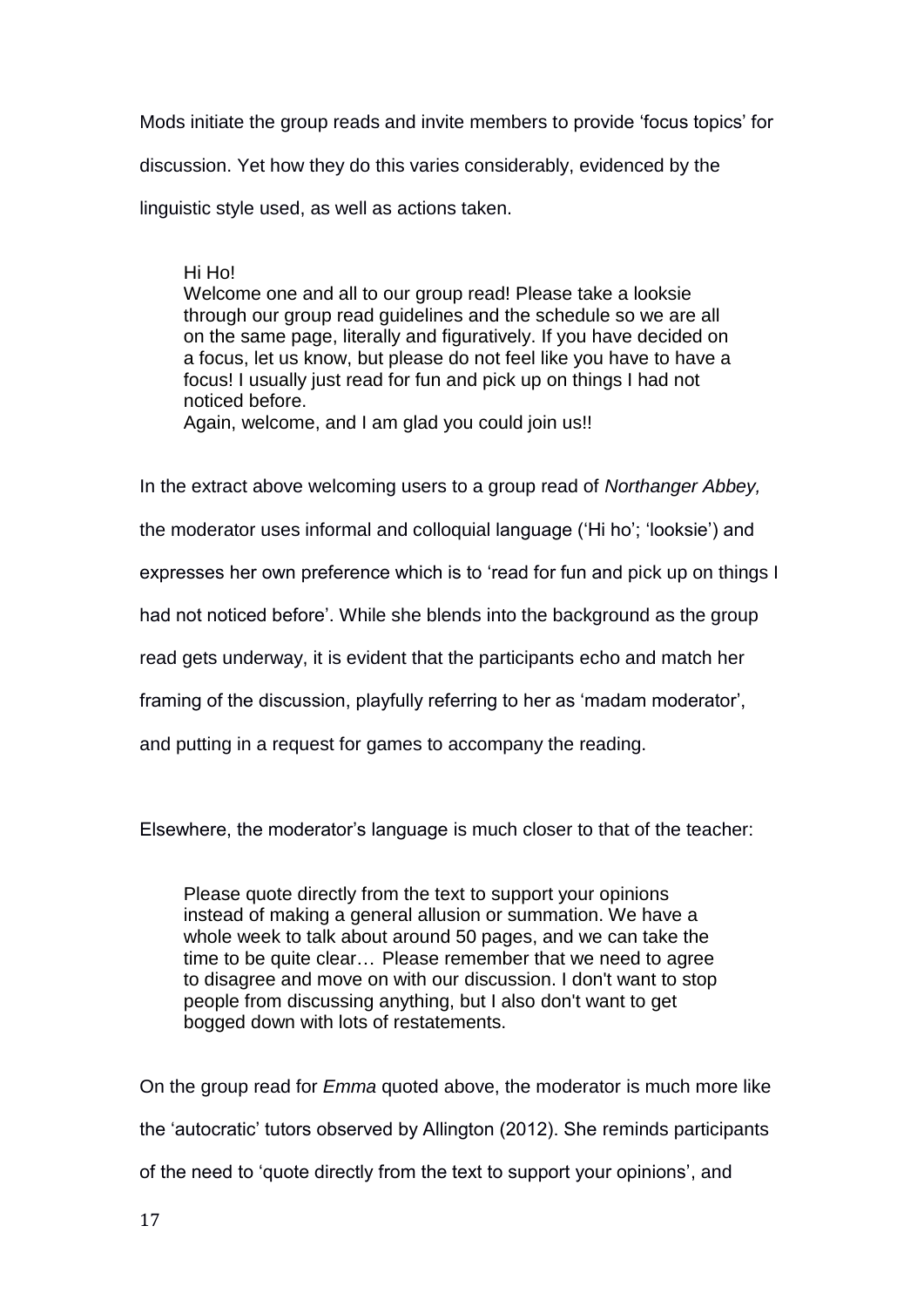despite the politeness of her language (the repetition of 'please') and her claims that she will not intervene ('I don't want to stop people'), she provides strong and clear direction for the discussion and implies that intervention is a possibility otherwise. In fact, the same moderator goes on to do all she can to focus attention on matters of form (point of view, the role of the narrator) and even attempts to initiate a discussion of Free Indirect Discourse in Austen's work, only attracting a single post in response. This suggests that while Pemberleans expect attention to detail about Austen and her world, they are not so concerned with probing too deeply into matters of narrative technique or perspective, and will in fact resist attempts to steer them in that direction. It also shows that while mods command a certain amount of respect, their authority does not carry the same institutional weight as that of the classroom tutor,

When new members are spotted by the mods they are welcomed to the boards but also reminded of the rules, helping to consolidate the strong sense of an enclosed community. As well as managing the reads and initiating topics, mods intervene to answer questions posed by other users and to refer them to other sources of information, reinforcing the notion evident elsewhere on the site of the mods and the Committee as guardians of the Austen legacy.

Members' responses to the mods occasionally hint at discontent with their management of discussions: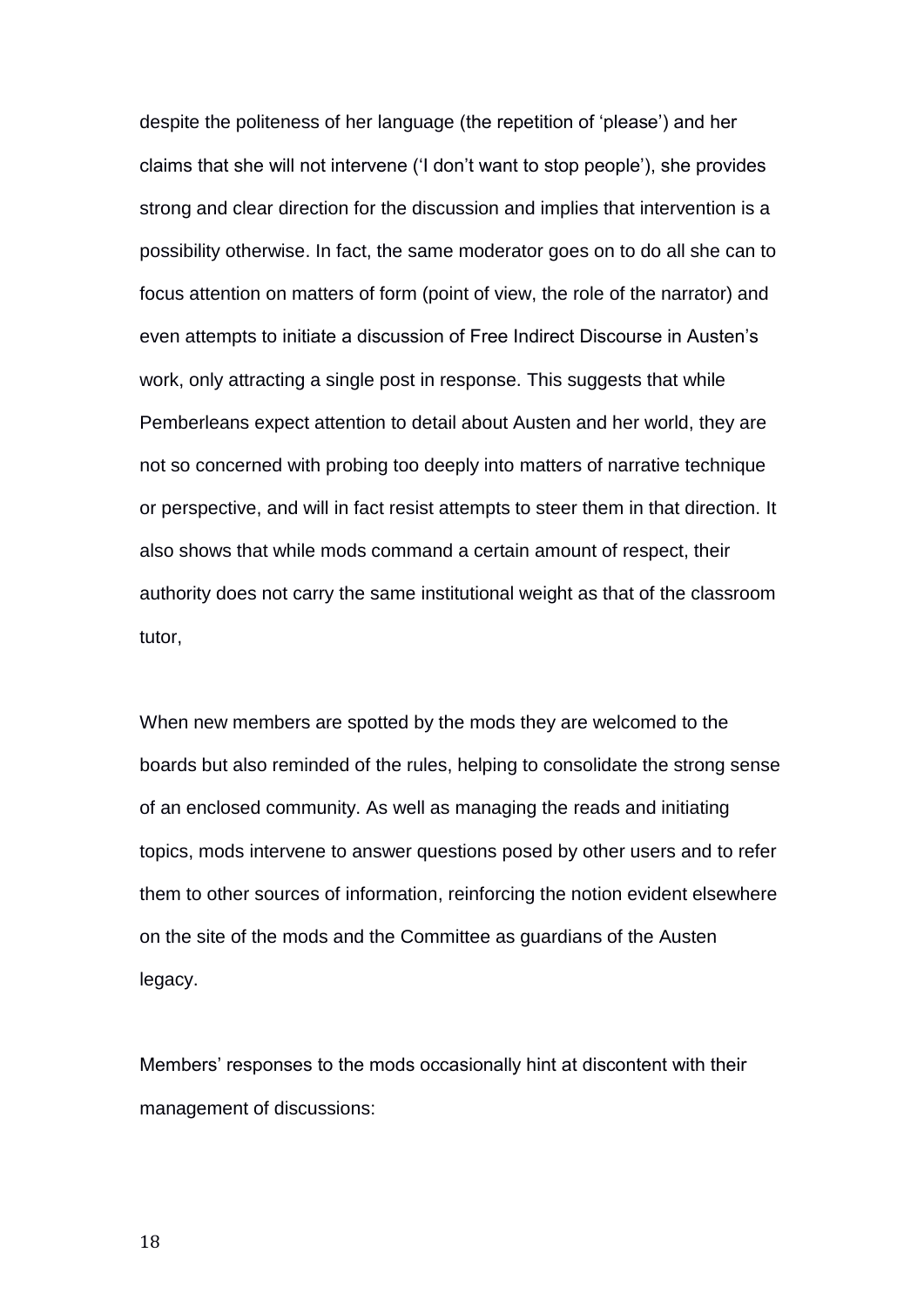This group read should, I believe, be seen as the coming together of a number of like-minded people to build a grand house… Ah well, I will hew to the rational approach… I wanted to try to read as for the first time and avoid the disputes for as long as possible.

In the above extract, a Pemberlean with a male user name who has just been politely reminded of the rules and admonished for misleading wording, hints at earlier 'disputes'. Moreover, despite seeming to promise to 'hew to the rational approach', he clearly continues to harbour discontent and to stubbornly employ his own arcane phrasing. The same user also frequently answers back to the moderator, for example saying with bitter irony, 'we can trust you of course', suggesting ongoing tensions. As was said earlier, it can be difficult to deduce exactly how much disagreement exists, as posts and users may be removed, and lurkers (people who join communities but never contribute or make contact with other participants) may be silently fulminating on the sidelines. Myretta's own position in both her interviews was that any problems are minor and quickly dealt with. Her views were echoed in the attitudes expressed by other mods who step in to keep the reads ticking along: as one puts it 'we need to agree to disagree and move on with our discussion'.

In sum, the Republic's Group Read is an exercise in close reading, but one which is geared towards adding to the 'collective intelligence' of the community.<sup>2</sup> Apart from the occasional post making reference to existing criticism of Austen (as in the attempt to initiate discussion of FID), we found that discussion rarely moves outside Austen's own work. $3$  Yet the academy remains a reference point, even if only as something to distance oneself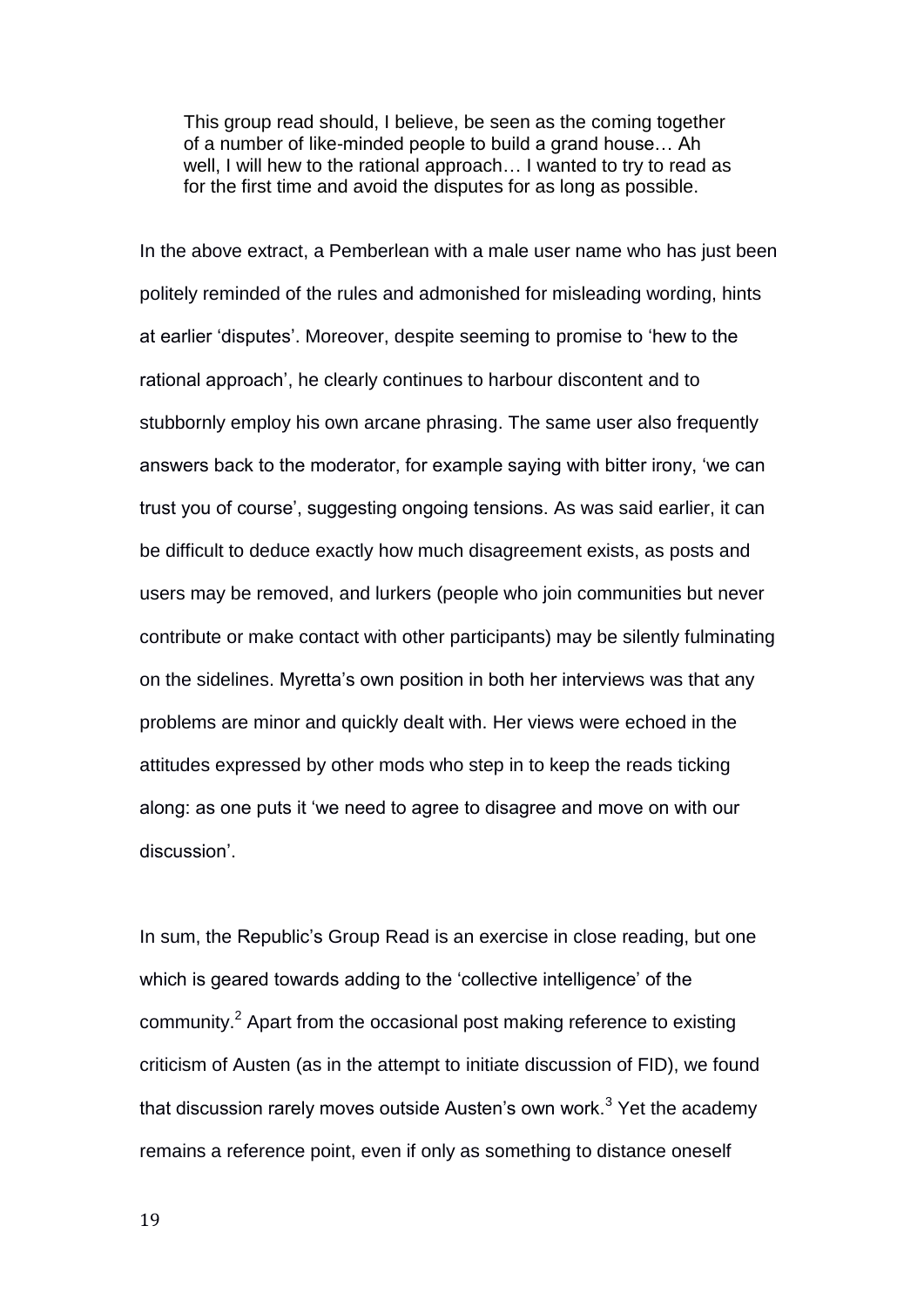from<sup>4</sup>: 'I'm not a student of literature', one Pemberlean reminds us, in response to a brief discussion of the unreliable narrator in *Emma*, again demonstrating the group's resistance to matters of form or technique.

To launch *The Guardian* online Reading Group in 2011, Sam Jordison invited 'Comrades' to join the overthrow of 'the old hegemony of the journalist' and clean out 'the critics from the ivory towers'. Like the Pemberleans, therefore, the group's very existence arises from a sense of opposition to existing cultural mediators and arbiters of taste, although here the antagonists are named more explicitly. Yet despite this open and free-sounding invitation to form a 'reader-led' group, Sam acknowledged in interview (2014) that 'all the decisions about running it were made at Headquarters'. Setting out his ideas for the group, Sam suggests that each month the group chooses a book for discussion supported by contextual material, but he concludes by saying 'If you want to overturn those ideas, go ahead'. 437 comments were posted in reply, responding with suggested reading but also offering feedback as to how the group should conduct itself. This immediately brought to light very vocal and forthright differences of opinion regarding the terms of reference of the group and unearthed possible future tensions. For example, one respondent suggested 'doing away with novel-centric book clubs'. Another complained that in the discussions so far 'You're assuming that everybody has been to Uni and that everybody has read the same books', making overt reference to issues of status and privilege while also, like the Pemberlean quoted earlier, distancing the group from the scholarly and the academic.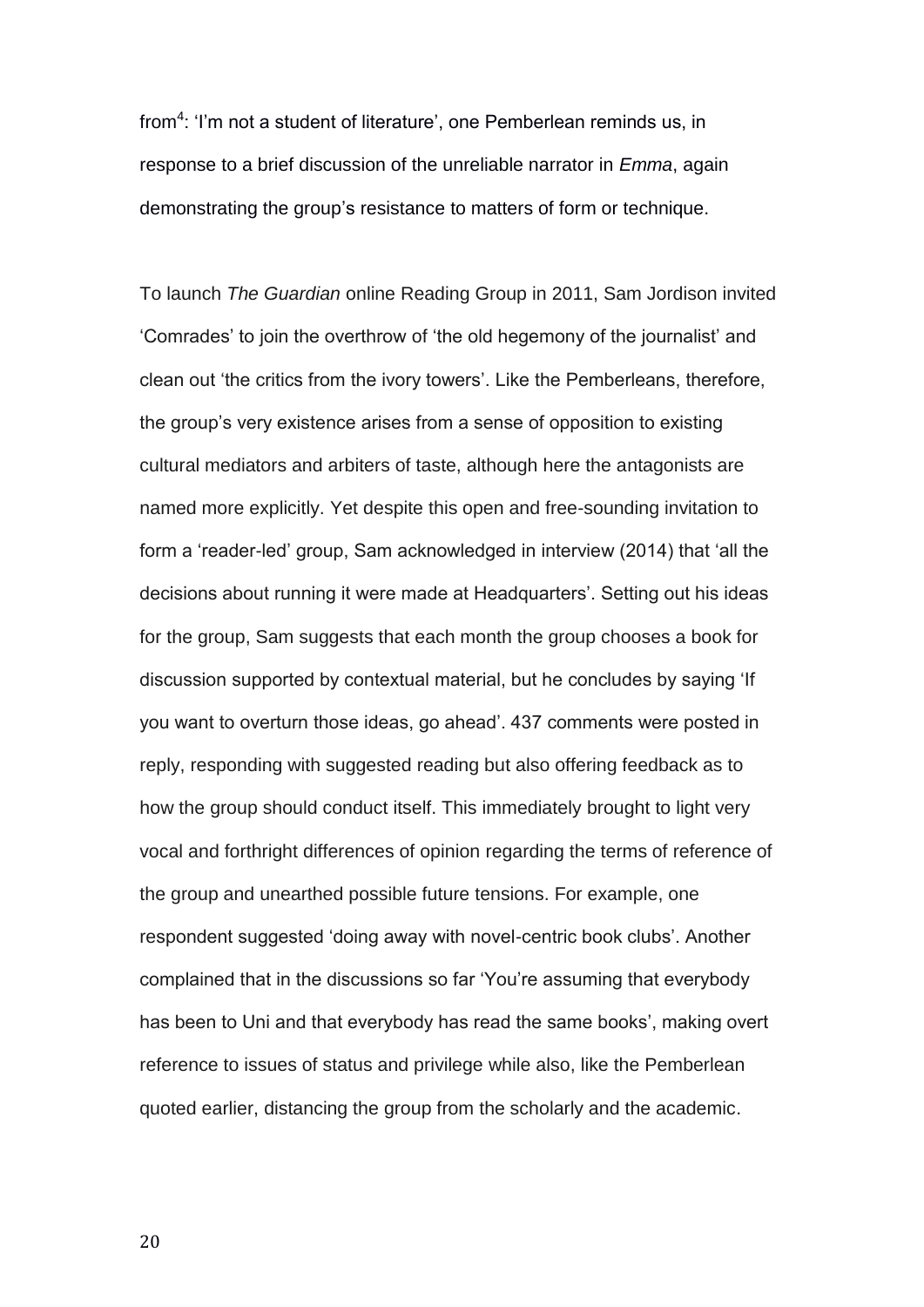As with the offline groups referred to earlier, the selection of books for discussion can bring to light the power dynamics existing within a group.<sup>5</sup> In his 2014 interview, Sam linked the choice of books to 'the literary calendar', and talked of his desire to base discussions around 'art' and 'humanity', assuming an underlying consensus about what these words refer to. He also referred to the fact that book selection tended to be based on 'authors people are going to have heard of' and assumed tacit agreement about the form that analysis and debate should take, referring to the organization of discussion around themes, and to the fact that discussions always refer back to 'the book'. Thus despite the resistance of some users, Sam at least seems to align his vision for the group with the kinds of values and practices familiar from scholarly settings. In many ways, therefore, this bears out Kendall and Mcdougall's (2011: 59) claim that reading groups often aim to maintain or extend 'conservative arrangements of textual value' which serve 'to reproduce culture'.

Although the Guardian group does not have the same distinctive identity as the 'Pemberleans', regular participants and strong personalities do emerge, and the banter between users, and between users and Sam, can recur across threads and over months or years. There is noticeably less social or off-topic discussion in the Guardian group. Although occasionally users will refer to current affairs, or share musical or other recommendations, usually these are prompted by the book under consideration: for example in a discussion of a novel by Ian Rankin, one user reports following Rebus's lead by sitting down with a glass of Rioja to listen to a Dr John album.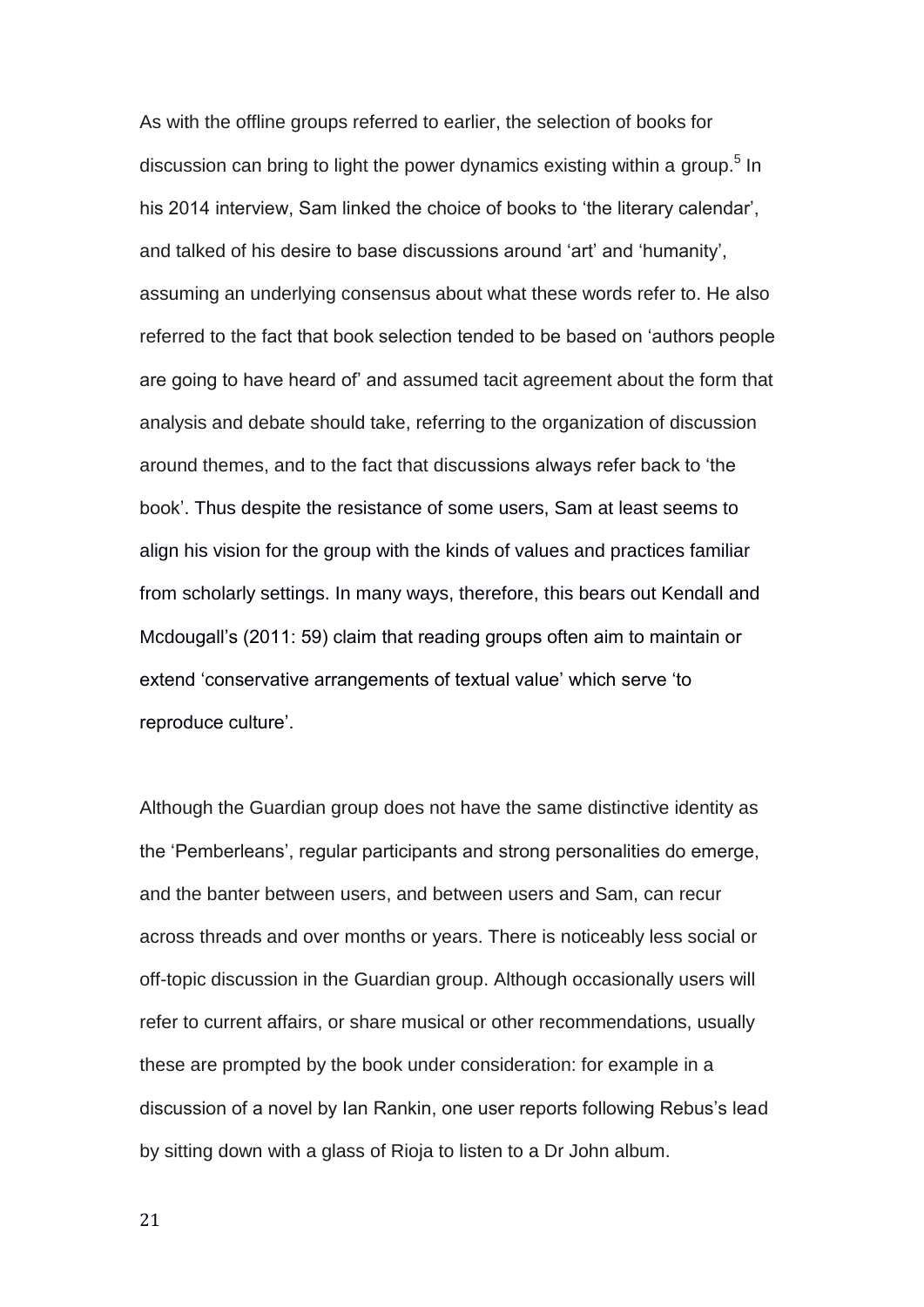Earlier in the same thread, the discussion moves from Rankin to other crime

writers, with another dig at 'academia' and the way in which some writers

'last' while others are left to 'fade away':

User 1: you really think they will last? leslie charteris and james Hadley chase didnt, just off the top of my head. popular culture is ephemeral. nothing lasts, or if it does it is only to be embalmed by academia, far better to fade away.

Sam's intervention and response to the post is a good example of his moderating style:

Mod: Well, you might be right. It's a bit of a lottery. But they at least deserve their chance. Your point about Leslie Charteris (a name I don't even know) is well made. But on the flipside, there's Agatha Christie, Dashiel Hammett and etc.

As well as acknowledging his own limitations and downplaying his expertise

('a name I don't even know'), Sam responds positively to the 'well made'

points while steering the conversation round to writers more likely to be

familiar to the group. Modal expressions ('you might be right') and hedges

('it's a bit of a lottery'; 'at least') mitigate any potential threat to the face wants

of users (Brown and Levinson, 1978). Elsewhere, the positive reinforcement

even extends to entire discussions: 'I'm always impressed by the comments

we get here, but this month has been especially enjoyable'.

Despite the robustness of the discussion, we found little evidence of anyone directly contesting either Sam's role or the organisation of the group, though it is clear that there is ongoing jostling for position. In one instance, a user seemed to directly challenge Sam's credentials: 'I'd really appreciate it if people who've more than an A-level knowledge about a certain subject would be writing for the Guardian', once again highlighting sensitivities about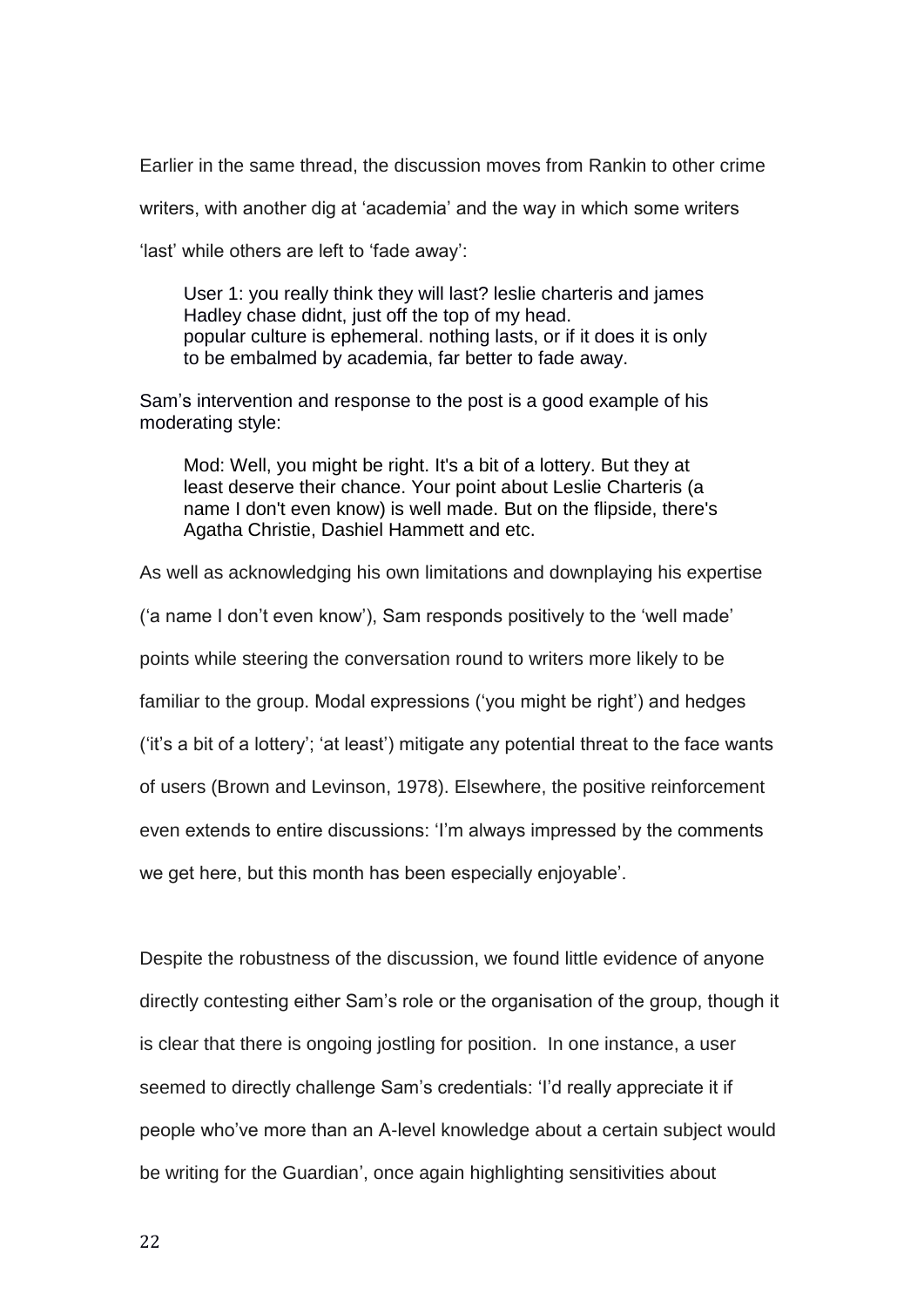education and levels of knowledge. The response from Sam was speedy and equally forthright ('Your comment would be more pertinent if you had your facts straight') and prompted loyal support from other members ('Author 1: Troll 0').

One year into the role in his interview in 2012, Sam characterised discussions as being largely user-led ('it all works quite naturally'), attributing this to the fact that 'because there are regulars, and because there are expectations, it kind of has set its own rules, or the readers have set rules of how the discussions go'. Despite this, it was evident from our analysis that Sam has to maintain an active role in stimulating and sustaining discussion: it is much more noticeable if a discussion runs out of steam than it is on the Pemberley site, with its multiple mods and simultaneous threads.

#### 4.3 Community bonds

Although studies of online forums increasingly contest simplistic notions of 'community', references to the notion, and to the affective bonds that form between community members, frequently recurred in our interviews with the mods. In the 2014 interview, Sam spoke of a 'nice community feeling' in the Guardian group and of friendships forming over time. However, he also reflected on the fact that disagreements did happen and that people 'get annoyed', and that perhaps these were both more common because of the anonymity of the online environment and the 'safe place' for varying opinions that this offered.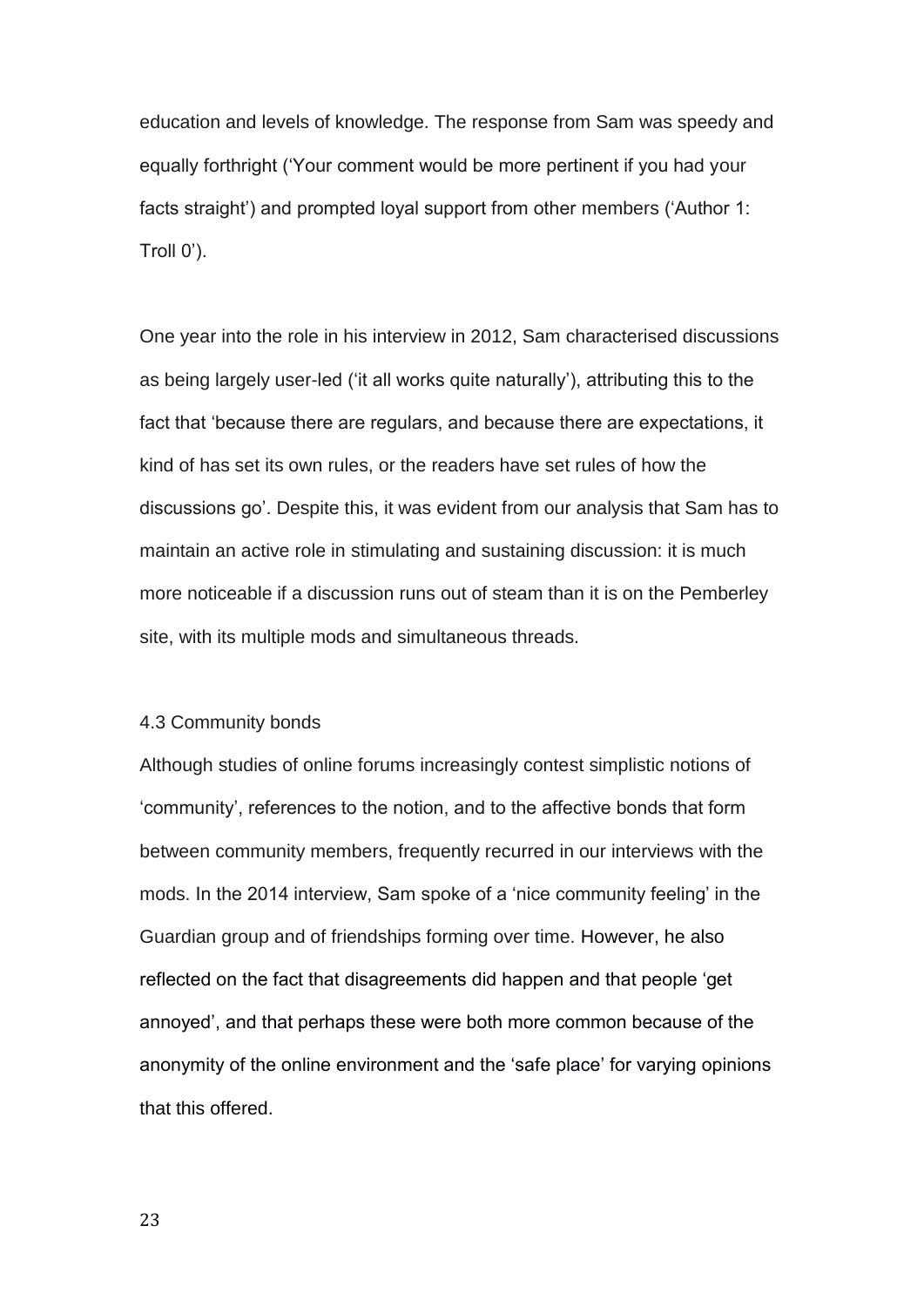In her 2014 interview, Myretta recounted that while it is policy to 'discourage personal discussion', Pemberleans do form connections and become close friends. In a post titled 'The Amazing Myretta' an outpouring of gratitude from members for the work going on 'behind the scenes' demonstrates how strong affective bonds form between members and mods. Myretta spoke movingly of the community's response to the death of one of its members, and her desire to protect and keep serving that community despite the considerable time and financial commitment involved was very evident.

## 5. Conclusion

As well as allowing readers to find those who share their interests in ways that may not have been possible previously, the vast number of competing online sites that have emerged allows users to choose amongst many different styles of discourse. In the examples discussed here, Pemberleans clearly enjoy playing with Austenian language and tropes, or sharing titbits about her life and work. For Guardian group members, banter and critique are more the order of the day, and both the actual participants and their mode of interaction vary according to whether they are discussing Terry Pratchett, Dashiell Hammett or F. Scott Fitzgerald.

Our study has shown the crucial role mods play in helping to shape these group identities and dynamics and in balancing the freedoms online spaces offer with establishing and maintaining community bonds and good governance. The concept of 'digital dualism' critiques the tendency of commentators to discuss online identities and behaviour as though they are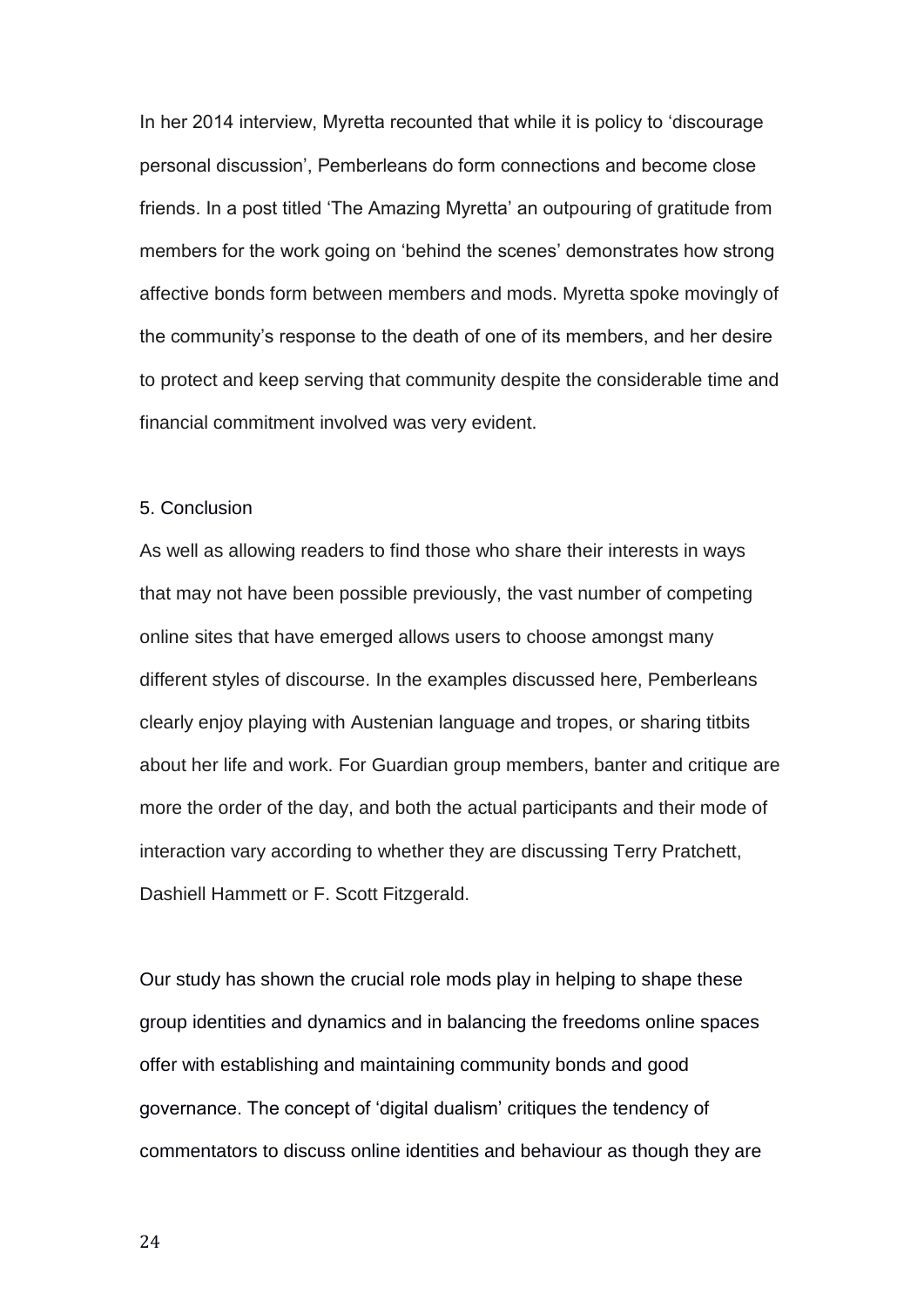completely divorced from the offline, 'real' world. Meeting the mods, albeit remotely, has brought home the extent to which our analyses of their online activities could so easily result in misrepresentation and misconceptions about their roles and motivations. Listening to their experiences has also brought home the very real personal and financial investments they make in ensuring that the communities they are passionate are about continue to flourish and survive.

## **Notes**

- 1. In his study of classroom interaction, Allington (2012: 212) describes how personal responses soon give way to a 'more scholarly mode of engagement' under the encouragement of the tutor. Of course authorial intention does continue to feature in discussions of literary interpretation (e.g. Hirsch, 1967; Stockwell, 2016), while studies of paratexts (e.g. Thomas, 2012) have demonstrated how 'off page' matters can shape interpretation.
- 2. Henry Jenkins borrows Lévy's (1997) concept of 'collective intelligence' to talk about the ways in which fans work collaboratively to extend their knowledge base.
- 3. It should be pointed out that elsewhere on the site, Pemberleans are just as happy to talk about adaptations of the novels, and discuss other more contemporary Anglophone texts such as *Downton Abbey* and *Wolf Hall*.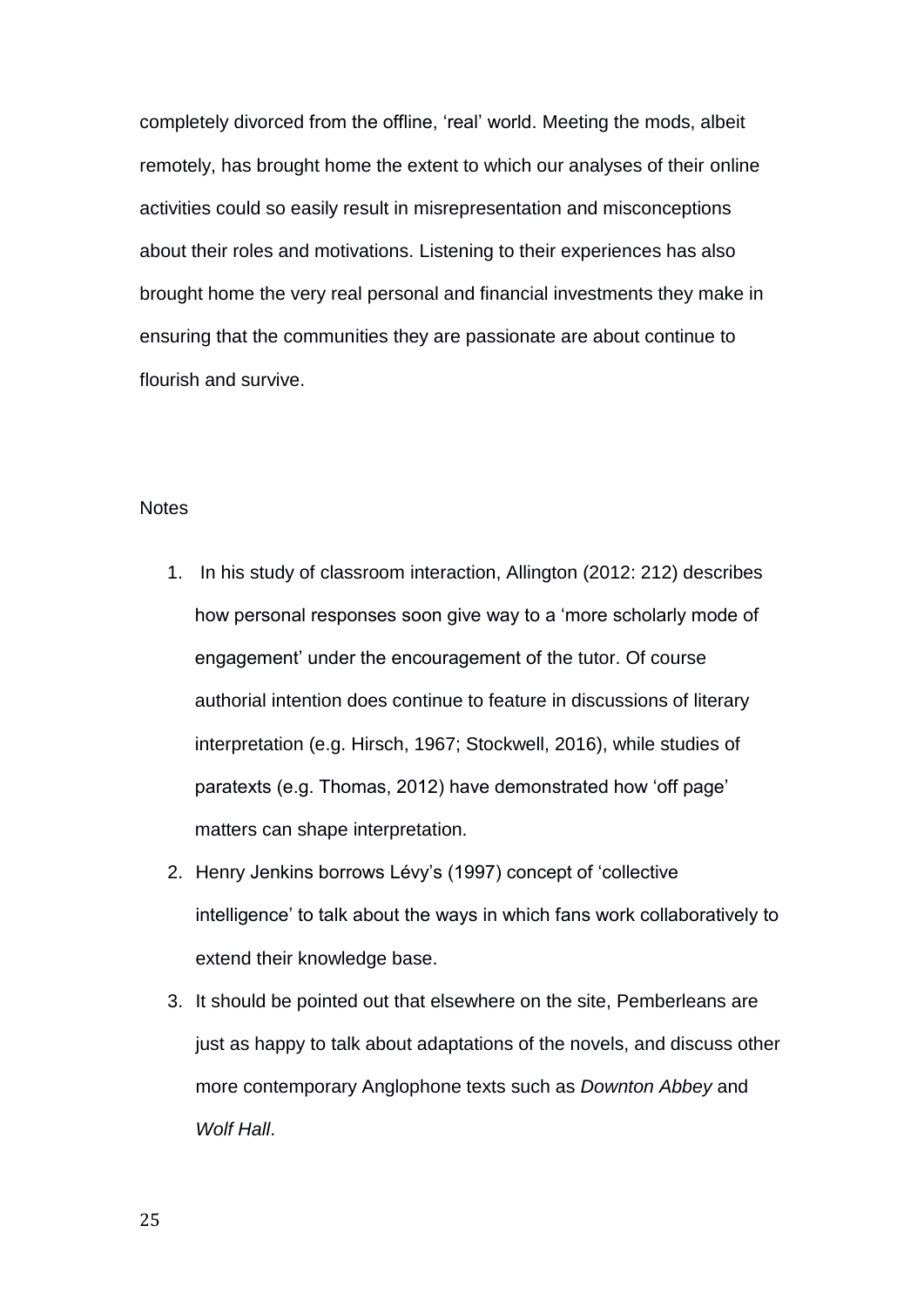- 4. In her study of reading groups, Elizabeth Long (1986: 603-4) found that groups opted for playfulness rather than the constant need for accountability for interpretations that they associated with academic contexts.
- 5. Most of the books chosen by *The Guardian* group have male authors, and a common thread is 'books that have annoyed people'. Some genre fiction (mainly thrillers) has featured, and one month the group even turned their attention to Stephanie Meyer's often-denigrated young adult vampire novel, *Twilight*.

#### References

Allington D (2011) Distinction, intentions, and the consumption of fiction: negotiating cultural legitimacy in a gay reading group. *European Journal of Cultural Studies* 14(2): 129-145.

Allington D (2012) Private experience, textual analysis, and institutional authority: the discursive practice of critical interpretation and its enactment in literary training. *Language and Literature* 21(2): 211-225.

Allington D and Benwell B (2012) Reading the reading experience: an ethnomethodological approach to 'Booktalk'. In: Lang A (ed) *From Codex to Hypertext: Reading at the Turn of the Twenty-First Century.* Amherst: University of Massachusetts Press, 217-233.

Bennett T and Woollacott,J (1987) *Bond and Beyond: The Political Career of a Popular Hero.* Basingstoke: Macmillan.

Boyarin J (ed) (1993) *The Ethnography of Reading*. Oakland, CA: University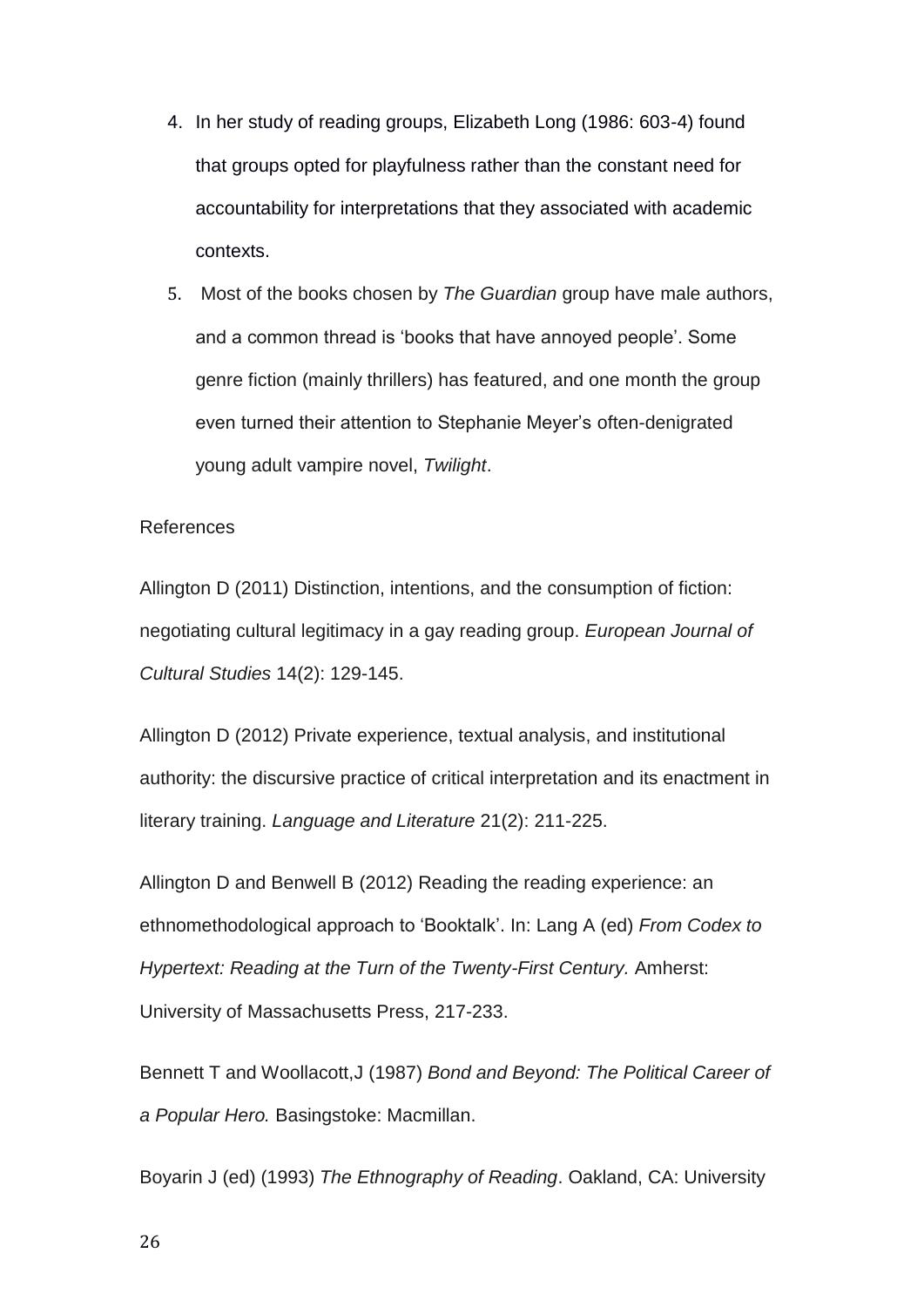of California Press.

Brown P and Levinson S (1978) Universals in language use: politeness phenomena. In: Goody EN (ed) *Questions and Politeness: Strategies in Social Interaction*. Cambridge: Cambridge University Press, 56-311.

Daniels H (2002) *Literature Circles: Voice and Choice in Book Clubs and Reading Groups.* Portland, ME: Stenhouse Publishers.

Collins MP (1992) Flaming: the relationship between social context cues and uninhibited verbal behaviour in computer-mediated communication. Available at: <https://www.mediensprache.net/archiv/pubs/2842.htm> (accessed 5 May 2015).

Fish S (1980) *Is There a Text in this Class? The Authority of Interpretive Communities.* Cambridge, Mass: Harvard University Press.

Fish S (1990) *Doing What Comes Naturally: Change, Rhetoric, and the Practice of Theory in Literary and Legal Studies.* Durham, NC: Duke University Press.

Fister B (2005) Reading as a contact sport: online book groups and the social dimensions of reading. *Reference and User Services Quarterly* 44(4): 303- 309.

Fuller D and Rehberg Sedo D (2013) *Reading Beyond the Book: The Social Practices of Contemporary Literary Culture.* London: Routledge.

Goffman E (1955) On face-work: an analysis of ritual elements in social interaction. *Psychiatry* 18(3): 213-31.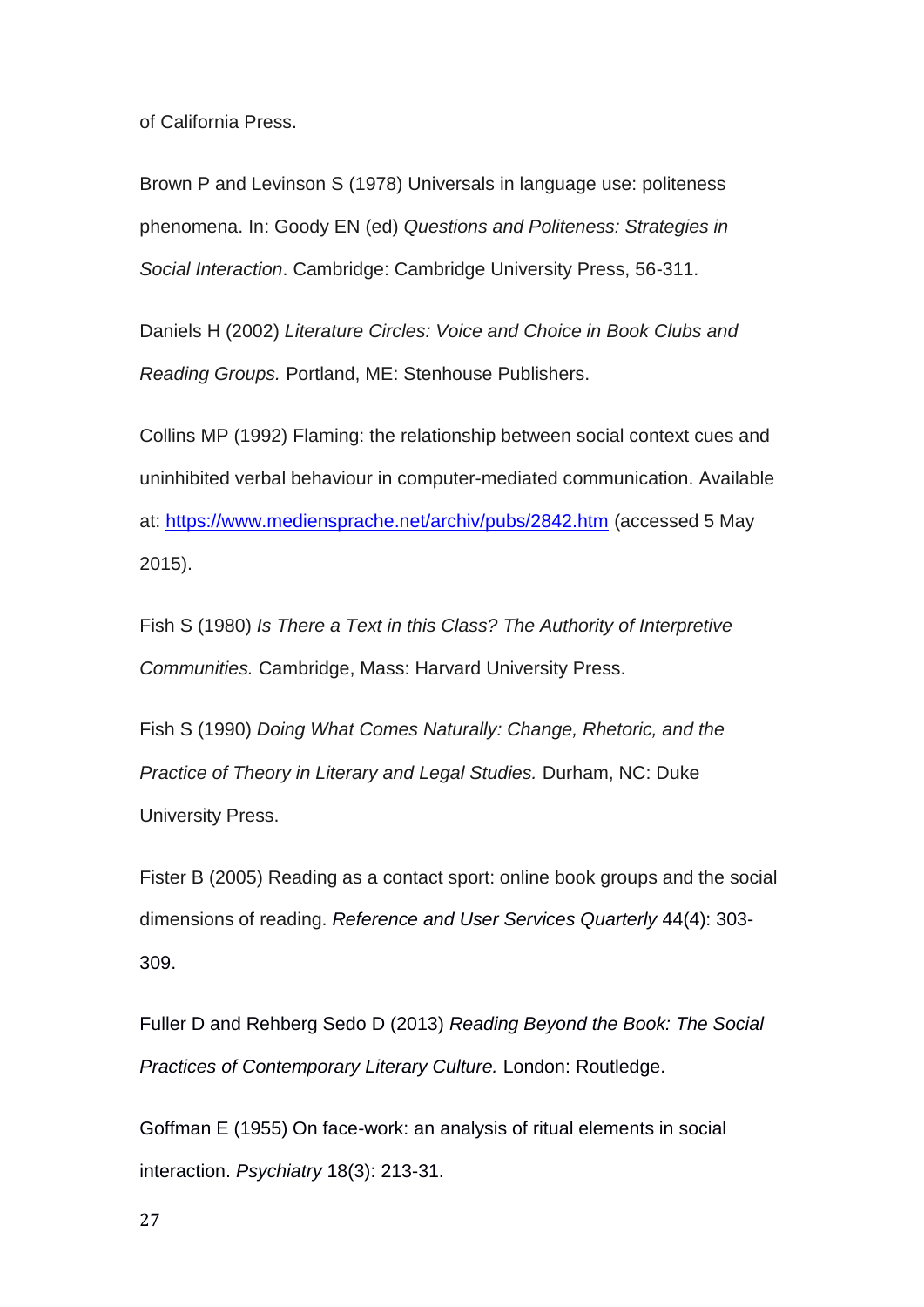Grimmelmann J (2015) The virtues of moderation. *Yale Journal of Learning and Technology* 17. Available at:

<http://james.grimmelmann.net/files/articles/virtues-of-moderation.pdf> (accessed 27 May 2015).

Habermas J (1990) Discourse ethics: notes on a program of philosophical justification. In: *Moral Consciousness and Communicative Action*. Lenhart C and Weber Nicholson S (trans). Cambridge: MIT Press, pp.43-115.

Hirsch ED (1967) *Validity in Interpretation*. New Haven: Yale University Press.

Jenkins H (2006) *Convergence Culture*: *When Old and New Media Collide*. New York: New York University Press.

Johnson D (2007) Fan-tagonism: factions, institutions, and constitutive hegemonies of fandom. In: Gray J, Sandvoss C and Harrington CL (eds) *Fandom: Identities and Communities in a Mediated World.* New York: New York University Press, pp.285-300.

Kendall A and McDougall J (2011) Different spaces, same old stories? On being a reader in the Richard and Judy Book Club. In: Cousins H and Ramone J (eds) *The Richard and Judy Book Club Reader*. Farnham: Ashgate, 59-74.

Kozinets R (2010) *Netnography: Doing Ethnographic Research Online.*  London: Sage.

Lévy P (1997) *Collective Intelligence: Mankind's Emerging World in*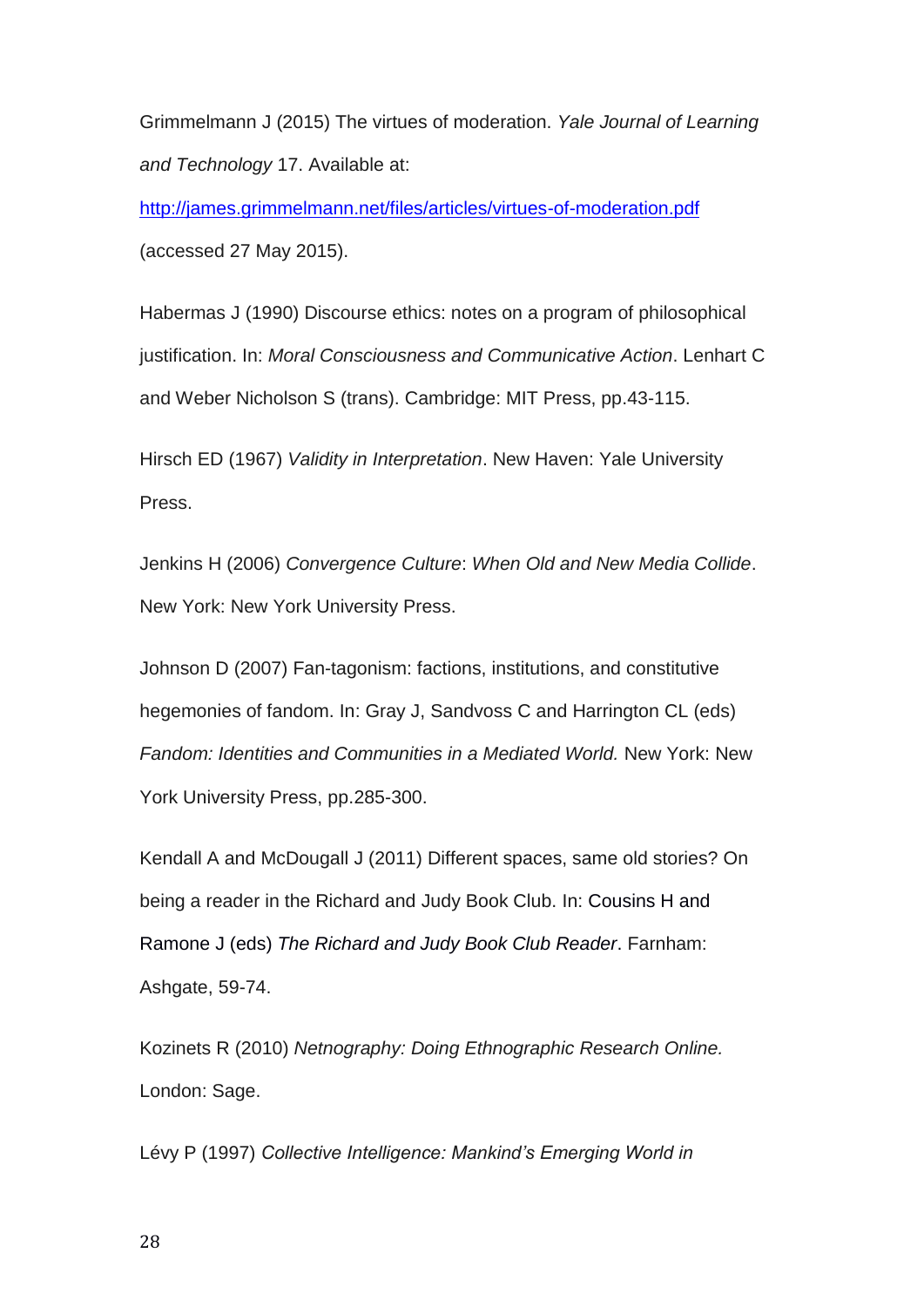*Cyberspace.* Cambridge, MA: Perseus Books.

Long E (1986) Women, reading and authority: some implications of the audience perspective in cultural studies. *American Quarterly* 38(4): 591-612.

Page, R (2011) *Stories and Social Media: Identities and Interactions.* London: Routledge.

Peplow D (2011) 'Oh, I've known a lot of Irish people': reading groups and the negotiation of literary interpretation. *Language and Literature* 20(4): 295-315.

Rowberry S (2016) Commonplacing the public domain: reading the classics socially on the Kindle. *Language and Literature* 25(3)

Stockwell P (2016) The texture of authorial intention. In: Gavins J and Lahey E (eds) *World Building: Discourse in the Mind.* London: Bloomsbury, 147-163.

Thomas B (2007) Canons and fanons: literary fanfiction online. *Dichtung Digital* 37. Available at:<http://www.dichtung-digital.org/2007/thomas.htm> (accessed 27 May 2015).

Thomas B and Round J (2012) Website Survey Summary. Available at: [http://www.researchingreadersonline.com/wp-](http://www.researchingreadersonline.com/wp-content/uploads/2012/06/website-survey-summary.pdf)

[content/uploads/2012/06/website-survey-summary.pdf](http://www.researchingreadersonline.com/wp-content/uploads/2012/06/website-survey-summary.pdf) (accessed 9

December 2015).

Thomas B (2012) Kicking the hornet's nest: the rhetoric of social campaigning in Stieg Larsson's Millennium trilogy. *Language and Literature* 21(3): 299- 310.